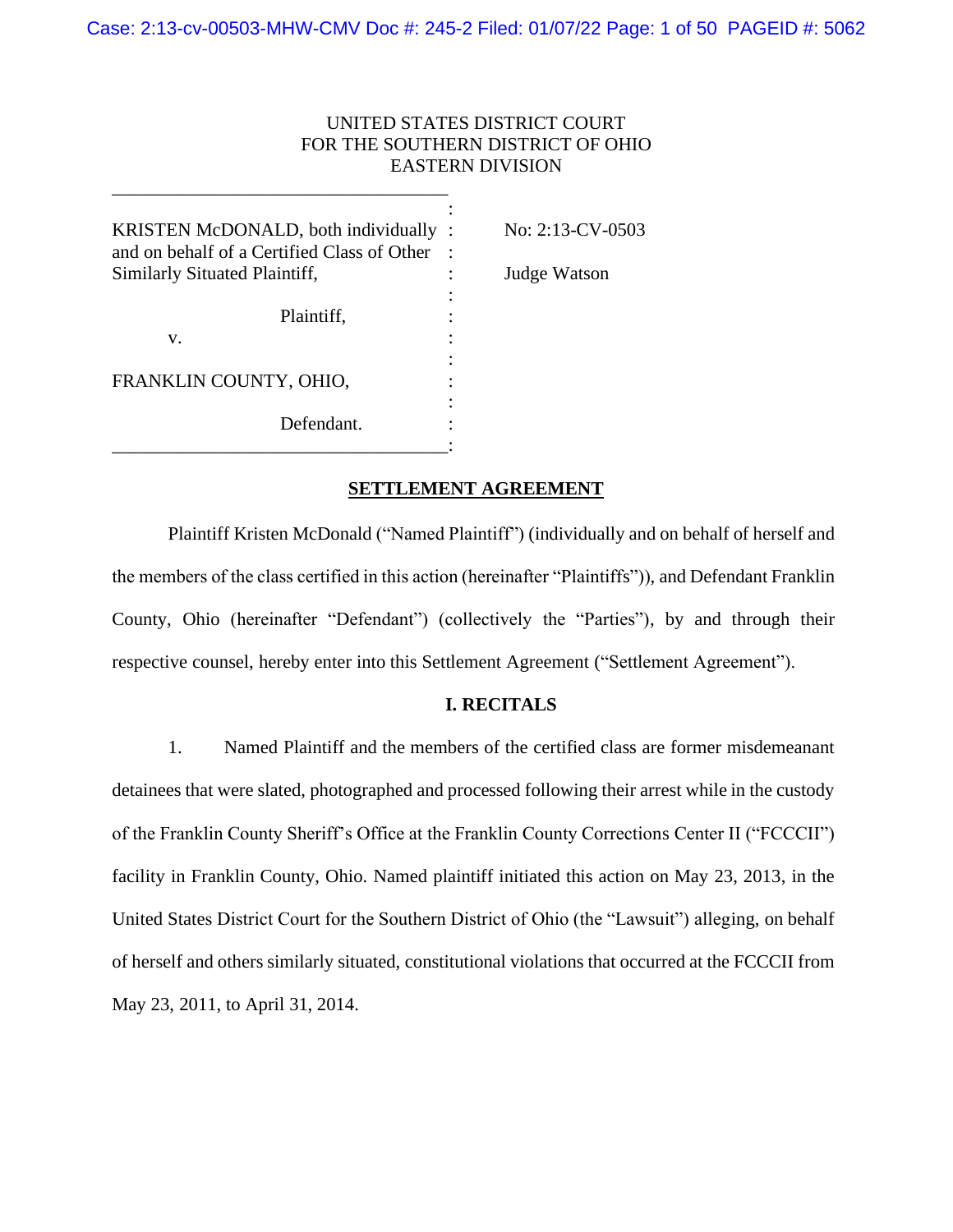2. Plaintiffs' claims arose from the Franklin County Sheriff's Office's ("FCSO") policy of photographing all tattoos, even those in private areas, and maintaining an electronic record of those photographs.

3. Plaintiffs asserted causes of action alleging violations of the Fourth and Fourteenth Amendments to the United States Constitution pursuant to 42 U.S.C. § 1983, as well as claims for declaratory judgment and injunctive relief. The Lawsuit also sought recovery of attorney's fees and costs, pursuant to 42 U.S.C. §1988 and Fed. Civ. R. 23.4. On April 14, 2015, the Court issued an Order granting Plaintiff's Motion for Class Certification related to their Photography Class ("Class") claims. The certified Class approved by the Court is defined as follows:

> "All female detainees who have been placed into the custody of the Franklin County Correctional Center Two ("Jackson Pike"), after being charged with misdemeanors, minor misdemeanors, violations of probation, traffic infractions, civil commitments, city code violations or other minor crimes, including failure to pay fines, and had photographs taken of their breasts, hypogastric region, genitals, and/or buttocks upon their entry into the Jackson Pike facility prior to being arraigned before a judicial officer, pursuant to the policy, custom and practice of the County of Franklin. Detainees who are members of the class had photographs taken of their genitals, their hypogastric region, the lobes of their buttocks and/or the lobes of their breasts at the Jackson Pike facility. The class period commences on May 23, 2011, and extends until April 30, 2014. Specifically excluded from the class are Defendant and any and all of its respective affiliates, legal representatives, heirs, successors, employees or assignees." (ECF No. 92)

4. Following the Court's denial of Plaintiffs' and Defendant's Motions for Summary Judgment relating to the certified Class claims, the Parties entered into an arms-length mediation process with the assistance of mediator Frank A. Ray, Esq., and reached a proposed Settlement of the Lawsuit subject to the approval of the Franklin County Board of Commissioners ("Board"), and thereafter this Court.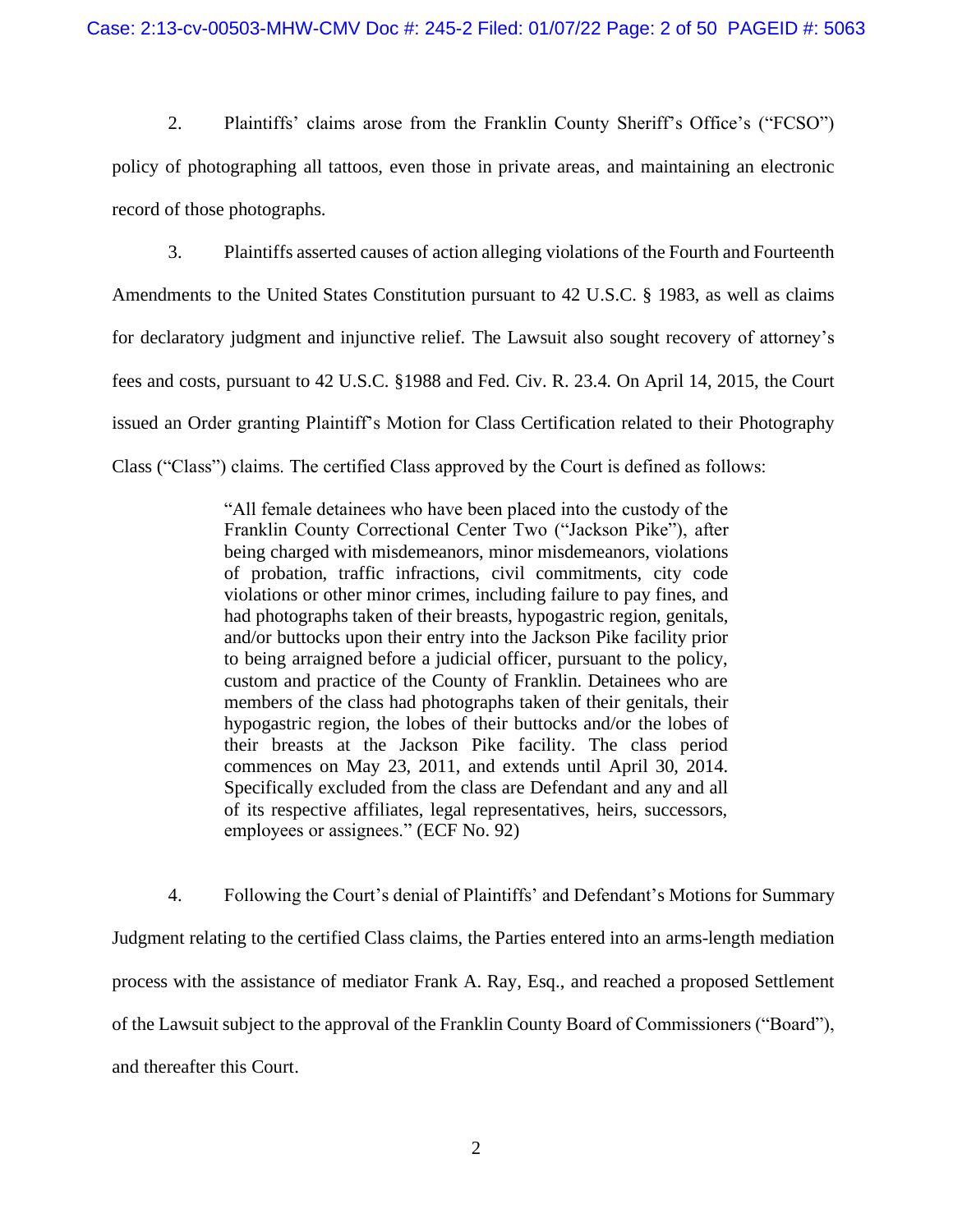5. By entering into this Settlement, Defendant denies any wrongdoing or liability of any kind to the Named Plaintiff and members of the Class)and does not concede any infirmity in the defenses it has asserted or could present during these proceedings or any potential future appeal.

6. By entering into this Settlement, Plaintiffs and Class Counsel recognize the costs and risks of prosecuting this Litigation, and believe that it is in their interest, and the interest of all Class Members, to resolve this Litigation, and any and all claims against Defendant, as well as any and all employees of Defendant who may have devised, promulgated or enforced the policy or participated in the conduct that is the subject of this Settlement Agreement.

7. In the interest of avoiding further expense, delay and inconvenience of further litigation and appeal of issues raised in this Lawsuit, in resolution of all pending and potential claims of Named Plaintiff and all members of the Class and without any admission of liability by Defendant, and in reliance upon the representations contained herein and in consideration of the mutual promises, covenants, and obligations in this Settlement Agreement, and for good and valuable consideration, Plaintiffs and Defendant, through their undersigned counsel, enter into this Settlement Agreement, subject to the approval of the Board and this Court.

8. This Settlement Agreement provides for the dismissal of the Lawsuit with prejudice and a full and complete waiver of liability and release of all claims and causes of action, whether known or unknown, arising from and/or relating to the allegations, claims and causes of action asserted in the Lawsuit in exchange for payment of Two Million Five Hundred Thousand Dollars (\$2,500,000.00) ("Settlement Fund"), with payment to be made in one lump sum. All fees, costs, attorneys' fees, litigation expenses, and administration expenses, including the employment of private investigators, will be deducted from the Settlement Fund.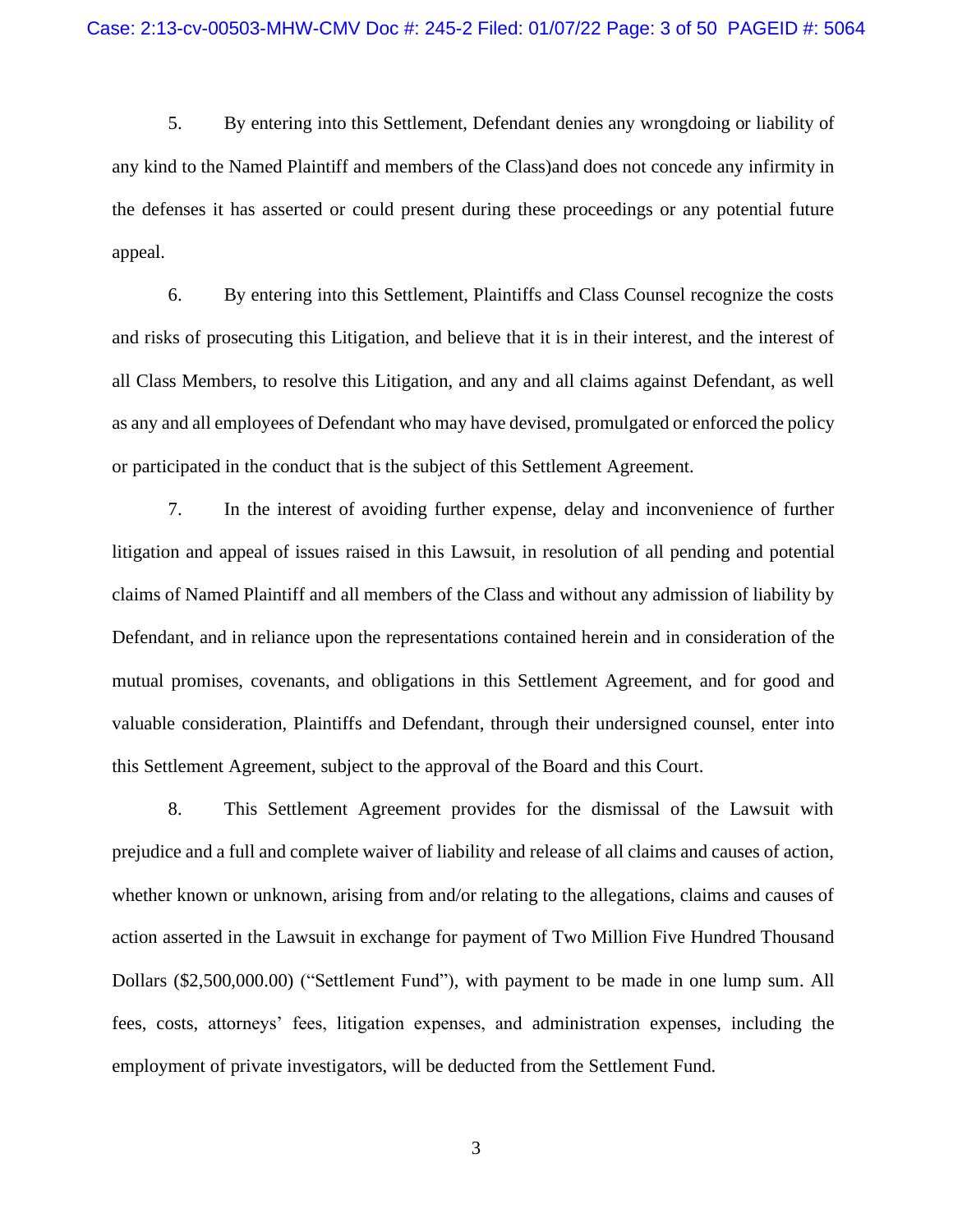9. The remainder of the Class Fund will be distributed to members of the Class, identified and approved by this Court and the Parties, who timely file claims, subject to the requirements established by this Settlement Agreement and/or Settlement Administrator for a *pro rata* distribution and recovery. Any unclaimed funds will be redistributed to the members of the Class. No unclaimed funds are to be returned to Defendant and no *cy pres* distributions have been agreed upon by the Parties and/or to be paid.

10. The parties have engaged in substantial adversarial settlement negotiations prior to reaching this Settlement Agreement, including participating in two full day mediation sessions with Attorney Frank Ray, in addition to informal discussions, which led to this agreement, for which Court approval is sought,

NOW, THEREFORE, it is hereby stipulated and agreed, by and between the undersigned as follows:

## **II. DEFINITIONS**

As used in this Settlement Agreement, the following terms shall have the meaning set forth below. Where appropriate, terms used in the singular shall be deemed to include the plural and vice versa.

- A. Notice Period. "Notice Period" shall mean the time period during which Class Members may object or opt-out of the settlement, extending from the Notice Date until the date 60 days thereafter, including weekends and holidays, provided that if the last day of the Notice Period falls on a weekend or Federal holiday, then the end of the Notice Period shall be the next following day that is not a weekend or Federal holiday.
- B. Class Counsel. "Class Counsel" shall mean: Andrew Baker, Esquire, Baker Law Group, Columbus, Ohio, Elmer Robert Keach, III, Law Offices of Elmer Robert Keach, III, P.C., Albany, New York, Nicholas A. Migliaccio, Esquire and Jason S. Rathod, Esquire,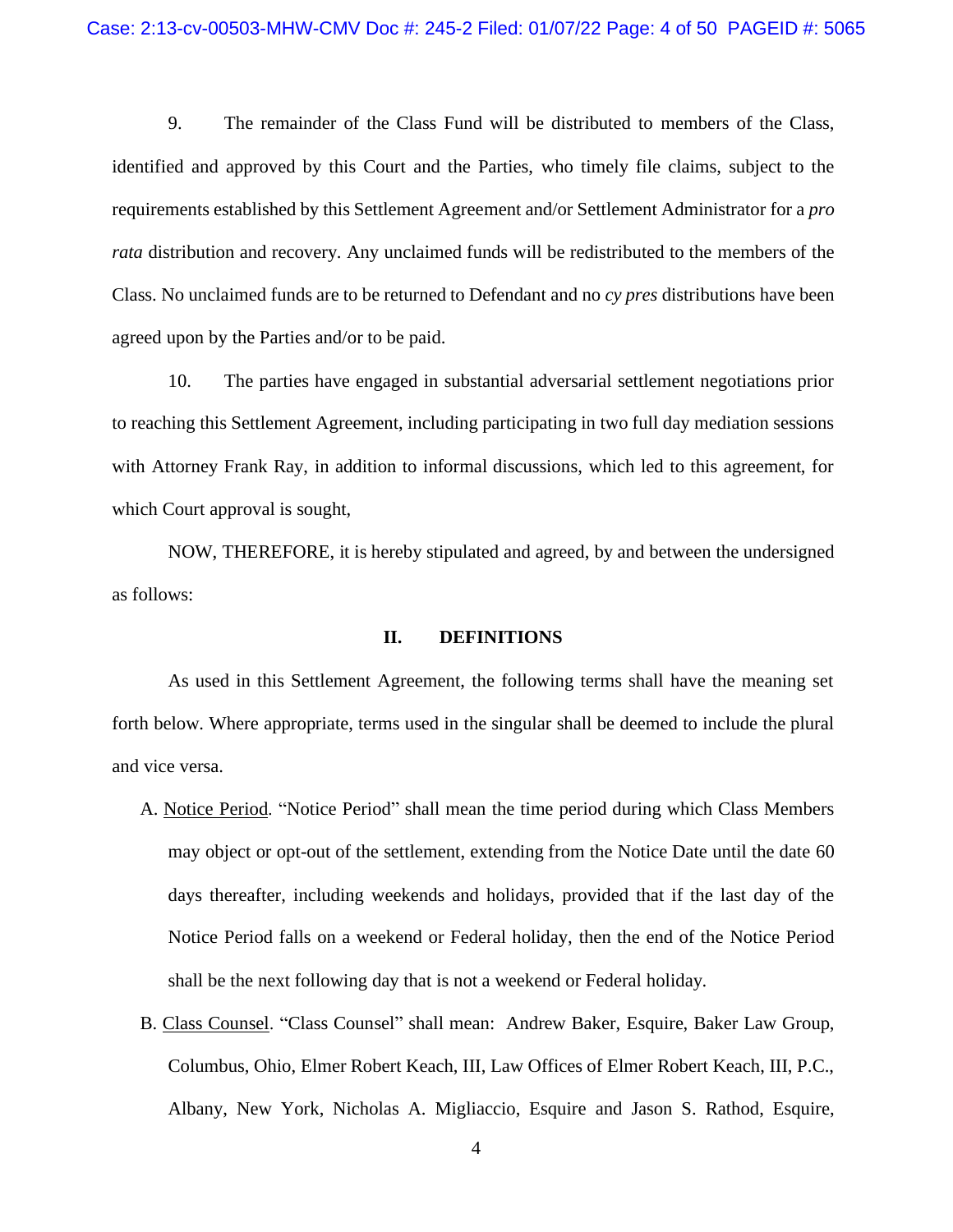Migliaccio & Rathod LLP, Washington, District of Columbia, and D. Aaron Rihn and Sara J. Watkins of Robert Pierce & Associates, P.C., Pittsburgh, Pennsylvania.

- C. Class List. The names and last known residence addresses of the approximately 682 Class Members provided to Plaintiff's Counsel following approval by the Court and agreement of the Parties.
- D. Class Members. The Class Members are the approximately 682 female misdemeanant detainees that had photographs taken of their genitals, hypogastric region, the lobes of their buttocks, and/or the lobes of their breasts while in custody at the FCCCII, from March 23, 2011, to April 31, 2014, that were identified and either included in the Class by order of the Court or by agreement of the Parties.
- E. Class Notice. "Class Notice" shall mean the Court-approved form of notice in substantially the same form as Exhibit A attached hereto, or as otherwise approved by the Court, and such other summary notice to be published in accordance with the terms of the Settlement Agreement.
- F. Class Representative: "Class Representative" shall mean Plaintiff Kristen McDonald.
- G. Class Settlement. "Class Settlement" shall mean the terms provided in this Settlement Agreement.
- H. Court. "Court" shall mean the United States District Court for the Southern District of Ohio, The Honorable Judge Michael H. Watson presiding, or his duly appointed or designated successor.
- I. Defendant. "Defendant" shall mean Franklin County, Ohio, and shall include all employees of Franklin County who may have devised, promulgated or enforced the policy or participated in the conduct that is the subject of this Settlement Agreement.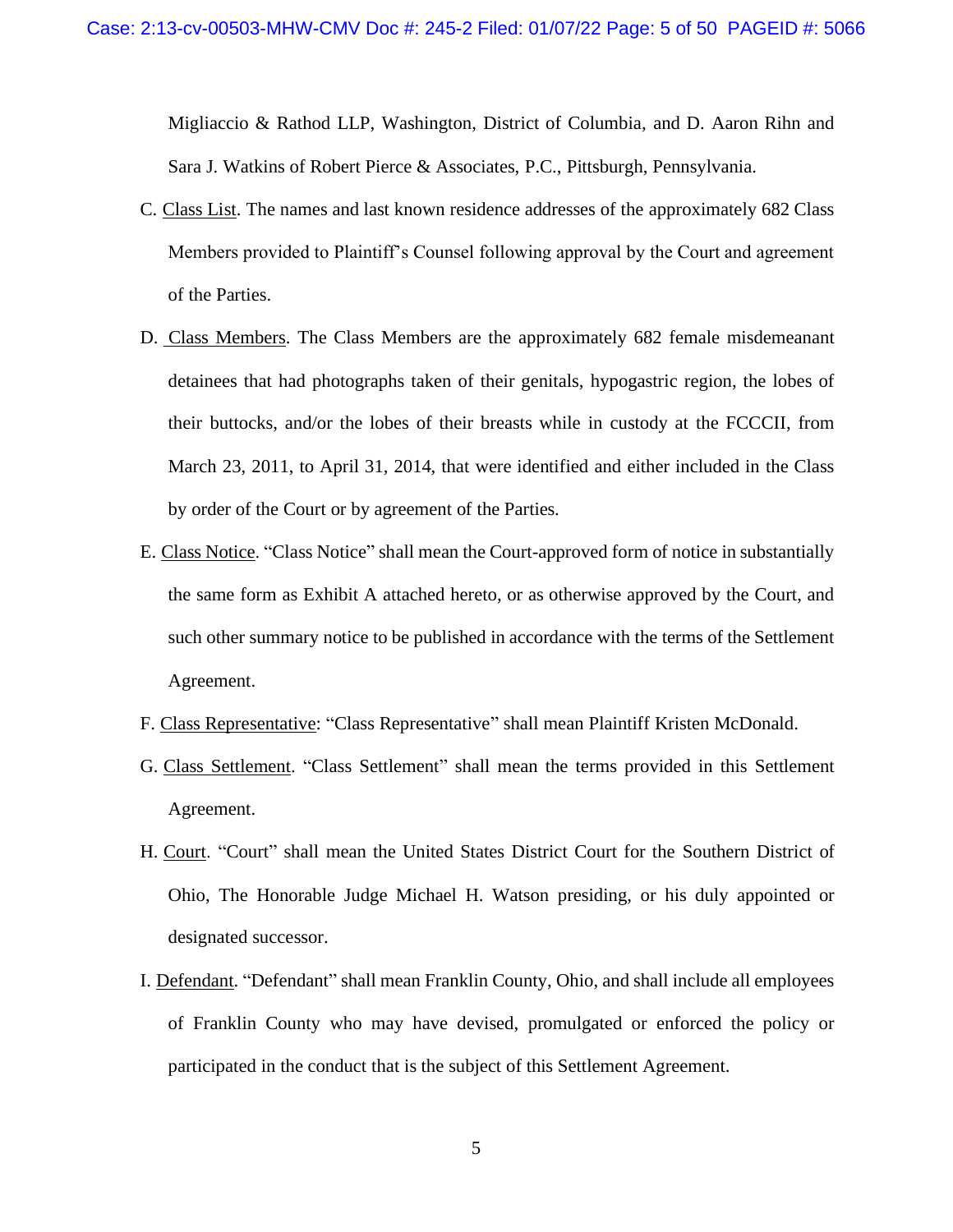- J. Defendant's Counsel. "Defendant's Counsel" shall mean Jeanine A. Hummer, Esquire, Amy L. Hiers, Esquire, Jesse W. Armstrong, Esquire, and John A. Zervas, Esquire, Franklin County Prosecutor's Office, Columbus, Ohio.
- K. Distribution Amount. "Distribution Amount" shall mean the amount available from the Settlement Fund after payment of the costs of Class Notice and administration of the Settlement, attorneys' fees and expenses, and incentive award to the Class Representative.
- L. Effective Date. "Effective Date" shall mean thirty days from the date on which the Settlement has been finally approved by the Court, and/or the date on which any appeals from final approval are resolved, whichever is later.
- M. Final Approval Hearing. "Final Approval Hearing" shall mean the hearing at which the Court will consider and finally decide whether to enter the Final Judgment.
- N. Final Judgment. "Final Judgment" shall mean that court order that finally certifies the Settlement Class, approves this Settlement Agreement, approves payment of attorneys' fees and expenses, and makes such other final rulings as are contemplated by this Settlement Agreement, in substantially the same form as Exhibit C.
- O. Litigation or Lawsuit. "Litigation" or "Lawsuit" shall mean the above-captioned lawsuit pending in the United States District Court for the Southern District of Ohio as Case No. 2:13-CV-0503.
- P. Mediator. The Mediator shall mean Frank A. Ray, Esquire.
- Q. Notice Program. "Notice Program" shall mean the program for disseminating the Class Notice to the Settlement Class.
- R. Notice Date. "Notice Date" shall mean the date upon which Class Notice is mailed to the known Settlement Class in accordance with the terms herein.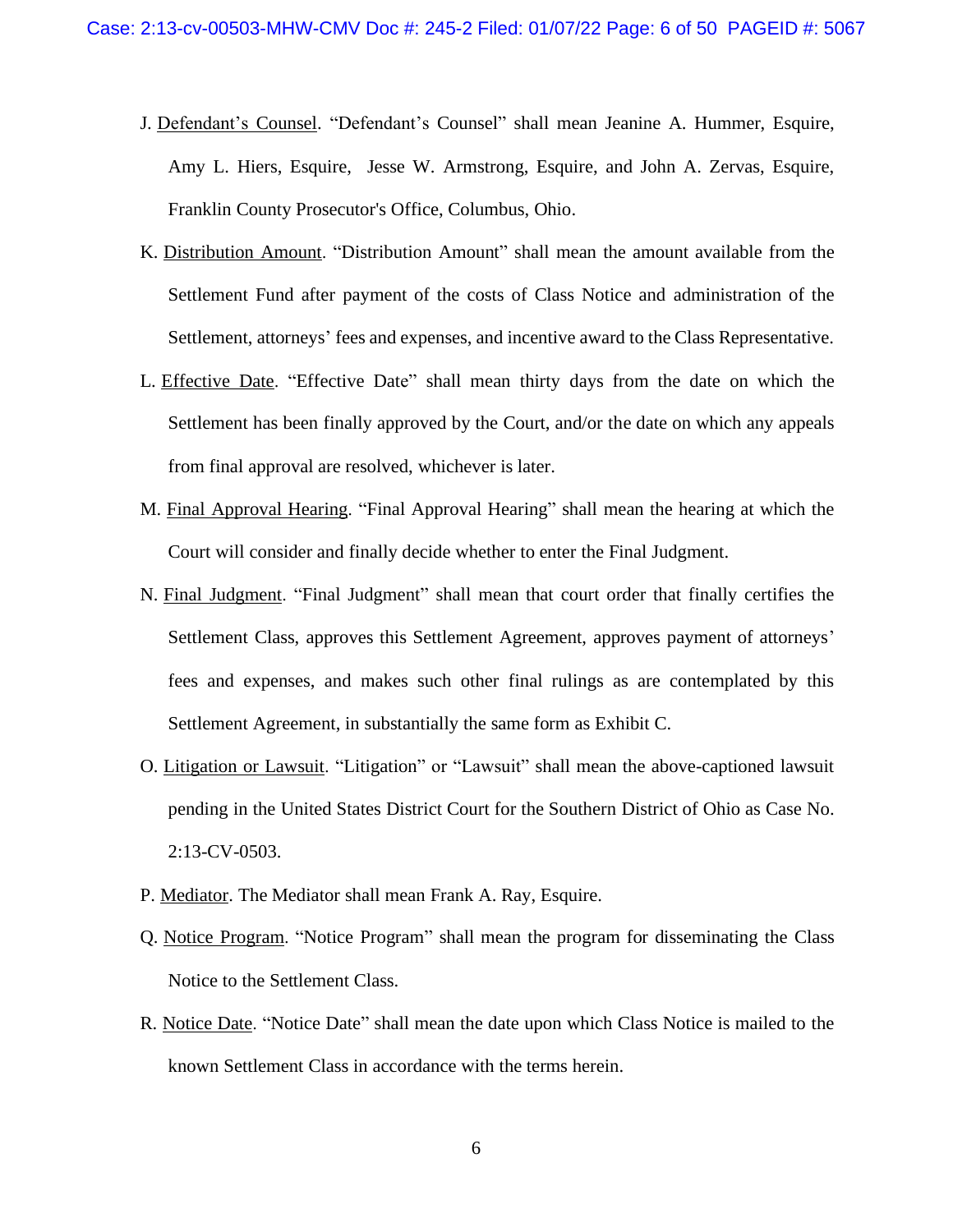- S. Objection Date. "Objection Date" shall mean 60 days after the Notice Date, or as otherwise ordered by the Court, by which the Settlement Class must submit any objection to the Settlement Agreement's terms or provisions and submit any required statements, proof, or other materials and/or argument.
- T. Opt-Out Deadline. "Opt-Out Deadline" shall mean 60 days after the Notice Date, or as otherwise ordered by the Court, by which Settlement Class who do not wish to be included in the Settlement Class and participate in the Settlement must complete the acts necessary to properly effect such election to opt out.
- U. Opt-Out List. "Opt-Out List" shall mean a written list prepared by the Settlement Administrator of the names of Settlement Class who submit timely Requests for Exclusion or Opt-Out Notices
- V. Opt-Out Notice. "Opt-Out Notice" or "Opt-Out" shall mean a Request for Exclusion.
- W. Parties. "Parties" shall mean the Plaintiff Kristen McDonald individually, the Class Members, and Defendant.
- X. Named Plaintiff. "Named Plaintiff" shall mean Kristen McDonald.
- Y. Preliminary Approval Order. "Preliminary Approval Order" shall mean the Order of the Court preliminarily approving this Settlement Agreement and conditionally certifying a provisional Settlement Class, in substantially the same form as Exhibit D.
- Z. Release. "Release" shall mean the release described in Section X herein.
- AA. Released Claims. "Released Claims" shall mean and include any and all claims or causes of action by or on behalf of the Named Plaintiff and any and all Settlement Class Members (and their predecessors, successors, heirs, administrators, executors, agents, trustees, representatives, and assigns) that are released by the Release described in Section X herein.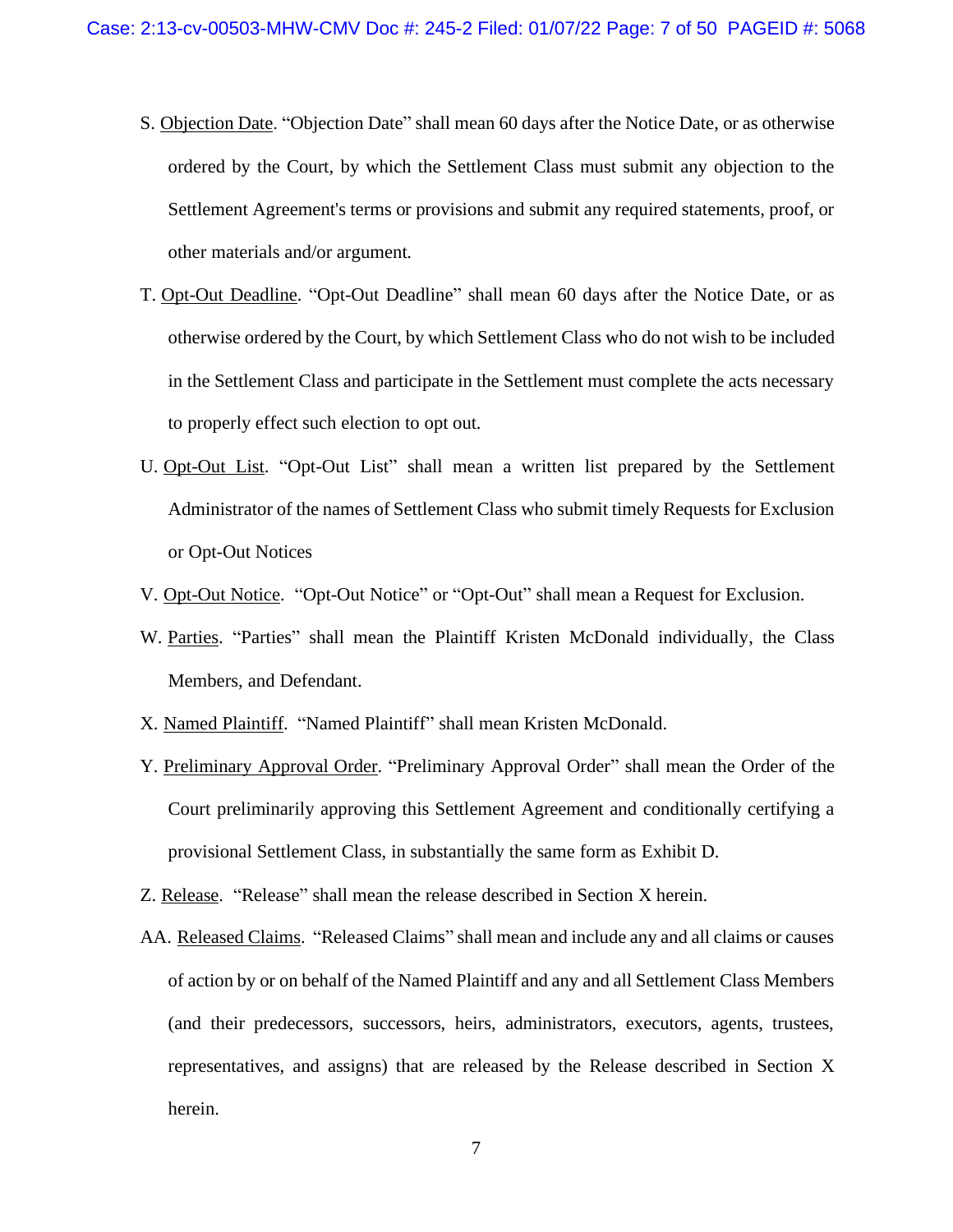- BB. Released Parties. "Released Parties" shall mean all persons or entities against whom Released Claims will be released pursuant to the Release described in Section X herein.
- CC. Request for Exclusion. "Request for Exclusion" shall mean any request by anyone in the Settlement Class for exclusion from the Settlement Class in compliance with Section VIII herein.
- DD. Settlement. "Settlement" shall mean the agreement by the Plaintiffs and Defendant to resolve the Litigation, the terms of which have been memorialized in this Settlement Agreement.
- EE. Settlement Administrator. "Settlement Administrator" shall mean the qualified party selected by the Parties and designated in the Preliminary Approval Order to administer the Settlement, including implementing the Notice Program. Neither Plaintiffs nor Defendant shall have any responsibility or liability for any acts or omissions of the Settlement Administrator. The Parties have agreed to select RG/2 Claims Administration, LLC as the Settlement Administrator.
- FF. Settlement Agreement. "Settlement Agreement" shall mean this Settlement Agreement, and all the exhibits attached hereto.
- GG. Settlement Class. "Settlement Class" shall mean: "All female detainees who have been placed into the custody of the Franklin County Correctional Center Two ("Jackson Pike"), after being charged with misdemeanors, minor misdemeanors, violations of probation, traffic infractions, civil commitments, city code violations or other minor crimes, including failure to pay fines, and had photographs taken of their breasts, hypogastric region, genitals, and/or buttocks upon their entry into the Jackson Pike facility prior to being arraigned before a judicial officer, pursuant to the policy, custom and practice of the County of Franklin. Detainees who are members of the class had photographs taken of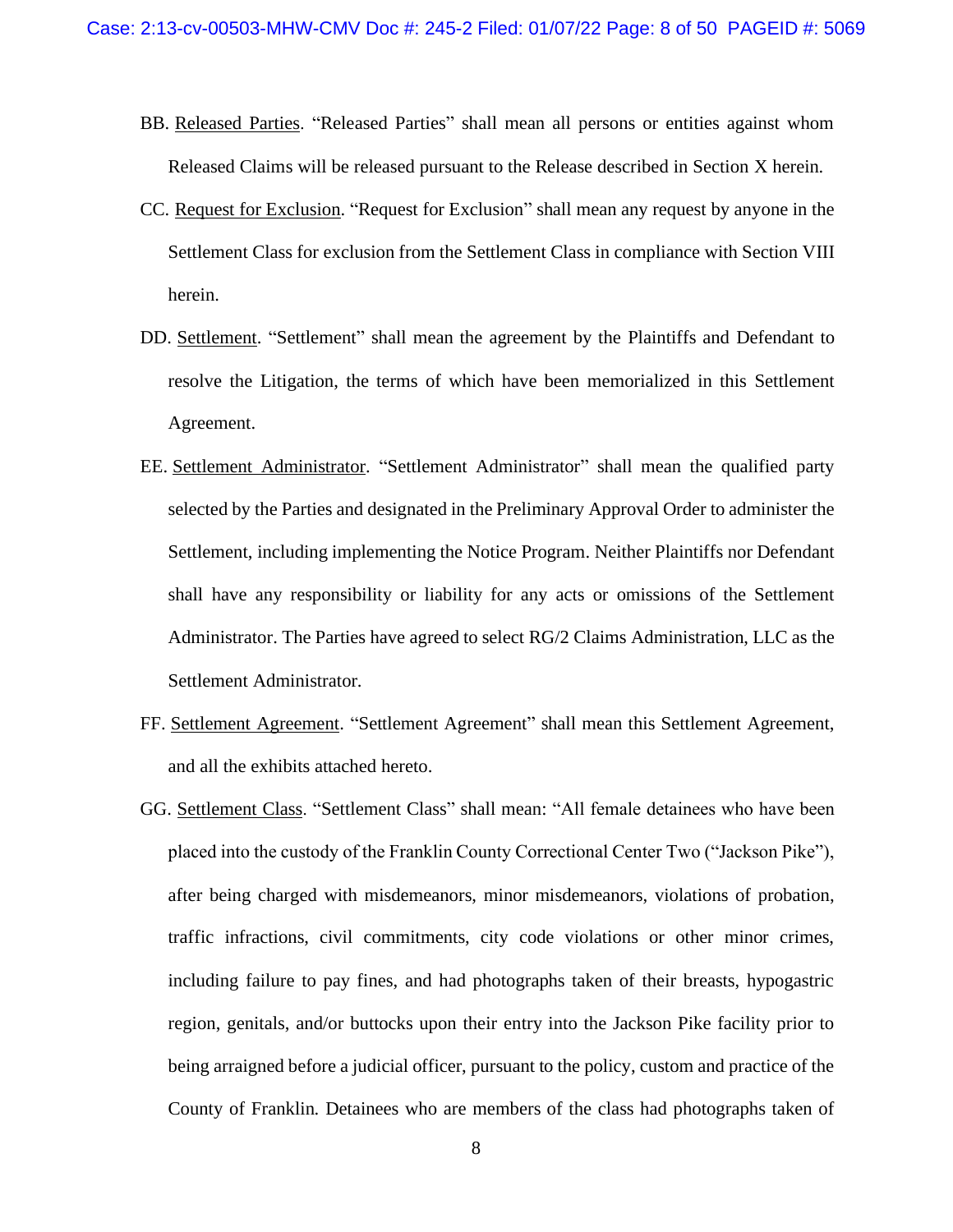their genitals, hypogastric region, the lobes of their buttocks, and/or the lobes of their breasts at the Jackson Pike facility. The class period commences on May 23, 2011 and extends until April 30, 2014."

- HH. Settlement Class Members. "Settlement Class Members" shall mean all persons in the Settlement Class who do not exclude themselves pursuant to Section VIII herein.
- II. Settlement Fund. "Settlement Fund" means the qualified settlement fund this Settlement Agreement obligates Defendant to fund in the amount of Two Million and Five Hundred Thousand Dollars (\$2,500,000.00), which is in the form of a non-reversionary common fund and will be established in accordance with  $26$  C.F.R.  $\S$ § 1.468B-1(c) and (e)(1).
- **JJ.** Settlement Amount. "Settlement Amount" shall mean the amount of Two Million and Five Hundred Thousand Dollars (\$2,500,000.00) to be paid by or on behalf of the Defendant.
- **KK.** Settlement Website. "Settlement Website" means a website established by Class Counsel to provide information about the Settlement with a World Wide Web address of www. Jacksonpikesettlement.com
- **LL.** . Summary Notice. "Summary Notice" shall mean a notice in substantially the same form as that which appears at Exhibit B.

## **III. IDENTIFICATION OF CLASS MEMBERS**

The Parties acknowledge and agree that there are approximately 682 Class Members.

## **IV. REQUIRED EVENTS**

Promptly after execution of this Settlement Agreement by all Parties: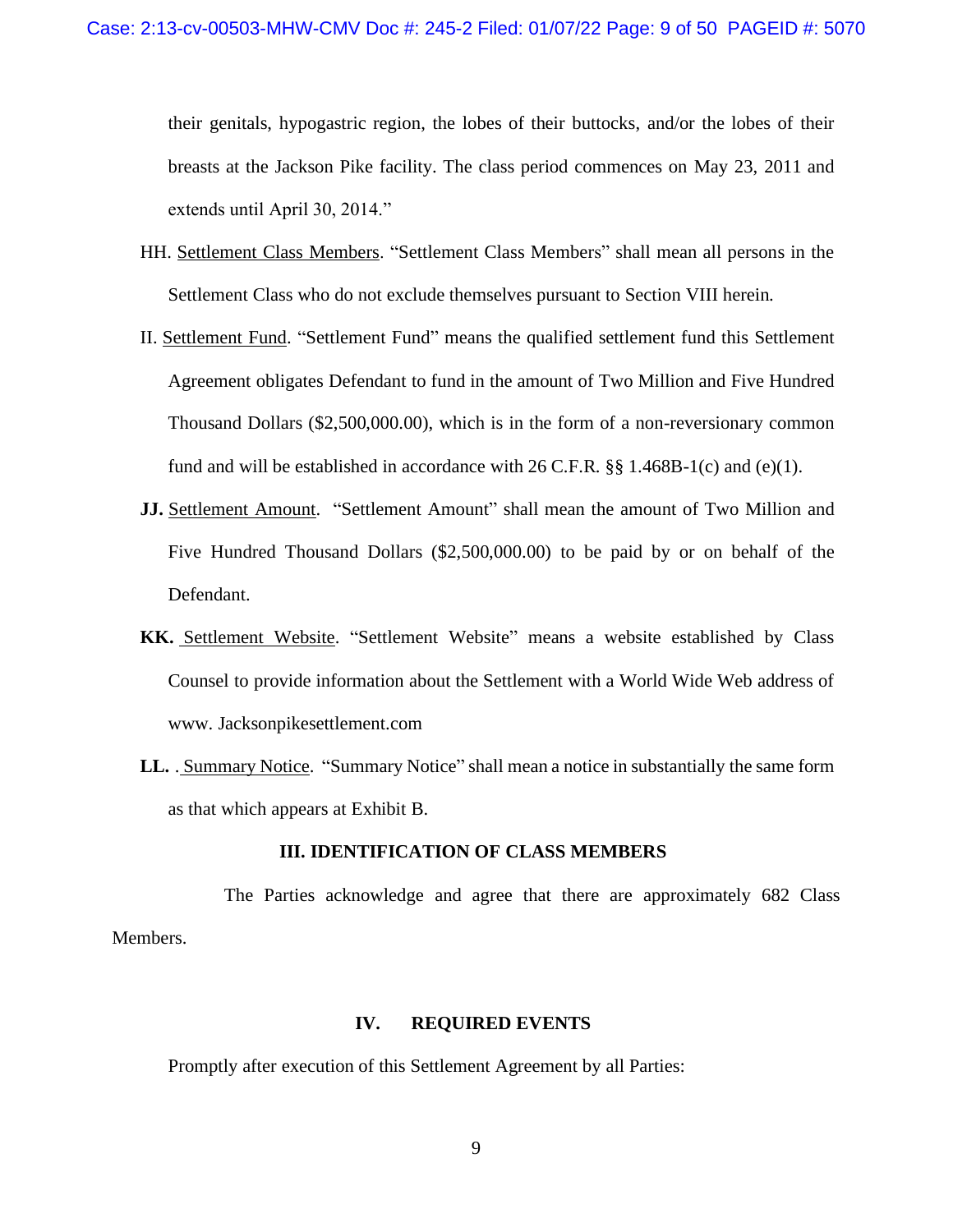1. Class Counsel and Defendant's Counsel shall use their best efforts to cause the Court to enter the Preliminary Approval Order and the Final Judgment in substantially the forms attached hereto as Exhibits D and C, respectively.

2. The Parties to the Settlement Agreement shall jointly move by November 30, 2021 for entry of a Preliminary Approval Order in substantially the same form as Exhibit D, which by its terms shall:

- a. Preliminarily approve the terms of the Settlement Agreement, including the certification of the Settlement Class for purposes of this Settlement Agreement only, as within the range of fair, reasonable and adequate Settlement for purposes of issuing notice;
- b. Approve the contents of the Class Notice and methods in the Notice Plan;
- c. Schedule a Final Approval Hearing to review comments regarding the proposed Class Settlement and to consider the fairness, reasonableness, and adequacy of the proposed Class Settlement and the application for an award of attorneys' fees and reimbursement of expenses, and to consider whether the Court should issue a Final Judgment (in substantially the same form as Exhibit C) approving the Class Settlement, granting Class Counsel's application for fees and expenses, granting the incentive award application by the Class Representative, and dismissing the Litigation with prejudice.

3. Class Counsel and Defendant's Counsel will use their best efforts, consistent with the terms of this Settlement Agreement, to promptly obtain a Final Judgment.

4. In the event that the Court fails to issue the Preliminary Approval Order or fails to issue the Final Judgment, Class Counsel and Defendant's Counsel agree to use their best efforts, consistent with this Settlement Agreement, to cure any defect identified by the Court; provided,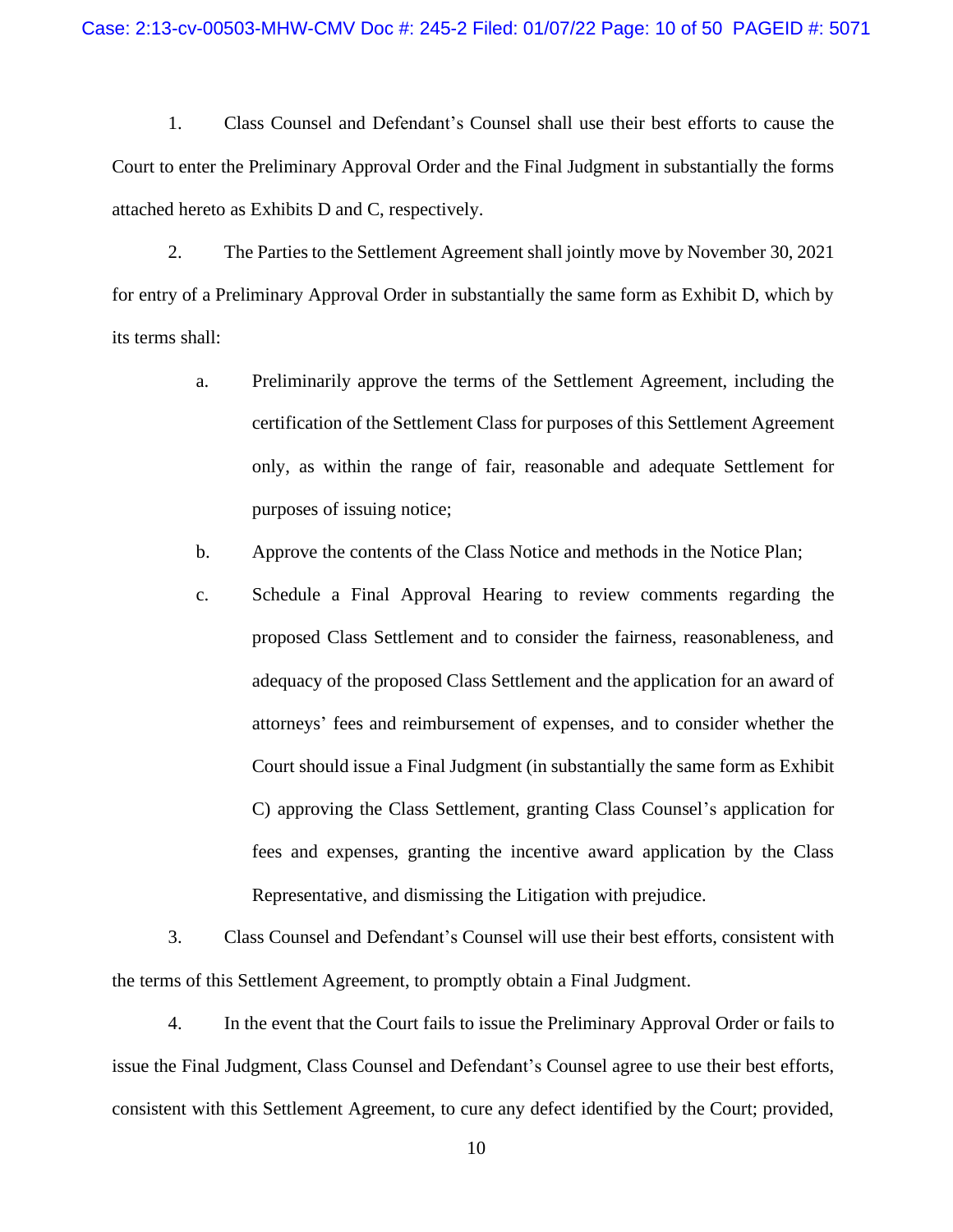however, that in no event shall Defendant be required to agree to any such cure that would increase the cost or burden of the Settlement Agreement to the Defendant.

5. The Parties acknowledge that prompt approval, consummation, and implementation of the Settlement set forth in this Settlement Agreement are essential. The Parties shall cooperate with each other in good faith to carry out the purposes of and effectuate this Settlement Agreement, shall promptly perform their respective obligations hereunder, and shall promptly take any and all actions and execute and deliver any and all additional documents and all other materials and/or information reasonably necessary or appropriate to carry out the terms of this Settlement Agreement and the transactions contemplated hereby.

6. Any disputes regarding the Parties' obligations under this paragraph shall be first submitted to the Court for a referral for mediation to mediator Frank A. Ray or other agreed upon mediator. If such dispute cannot be resolved via mediation, the Court shall decide such dispute. The Court's decision shall be final and binding.

### **V. DISCLAIMER OF LIABILITY**

1. The Parties acknowledge and agree that all undertakings and agreements contained in this Settlement Agreement have been agreed to solely for the purpose of finally compromising, settling and resolving all questions, disputes, claims and issues, whether known or unknown, between them relating to or arising from the allegations in the Lawsuit. This Settlement Agreement and any proceedings taken pursuant hereto shall not in any event be construed as, interpreted as, or deemed to be evidence of an admission or concession by either party for any purpose, or deemed to constitute a waiver of any legal position or any defenses or other rights which either of the Parties might otherwise assert in any context. Neither this Settlement Agreement nor any provision contained therein, nor any documents related hereto or attached hereto, nor any negotiations, statements or testimony taken in connection herewith may be offered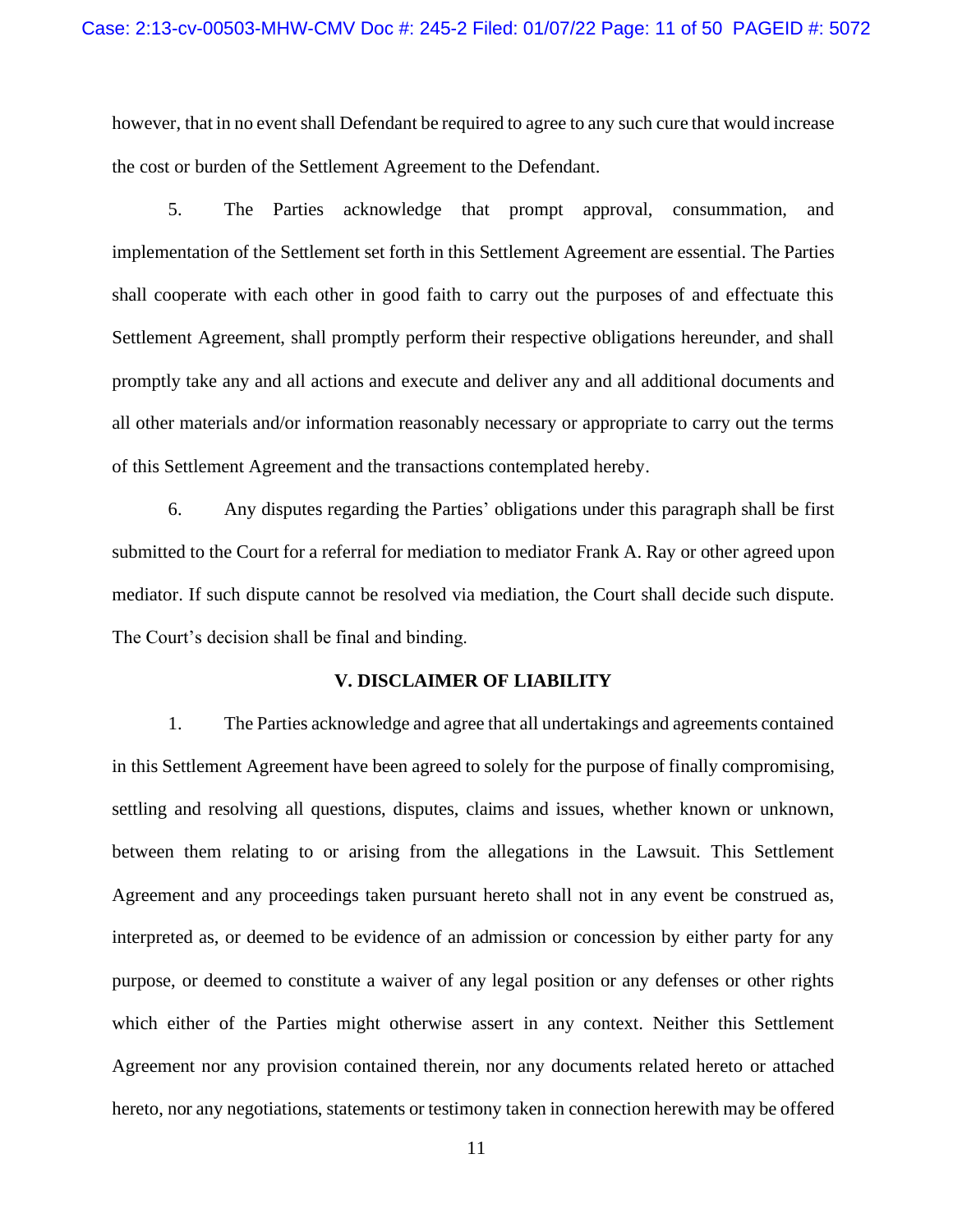or received as evidence, or used for any other purpose, or in any suit, action or legal proceeding which either of them have or in the future may have with any other person, as an admission or concession of liability or wrongdoing on the part of either party, except in connection with any action or legal proceeding to enforce this Settlement Agreement.

2. The Parties have reached this Settlement through arms-length negotiations and to avoid the costs and delays of further disputes, litigation, and negotiations among them, and after extensive negotiations with an independent mediator, subject to approval by the Board and the Court.

3. This Settlement Agreement has been entered into without any concession of liability or nonliability whatsoever and has no precedential or evidentiary value whatsoever.

## **VI. SETTLEMENT TERMS**

## **A. Settlement Fund**

1. Within fifteen (15) calendar days of the entry of the Preliminary Approval Order, or within 30 days of the Board approving the Settlement Agreement by resolution, whichever is later, Defendant shall pay the amount of Two Million and Five Hundred Thousand Dollars (\$2,500,000.00), into the Settlement Fund established by the Settlement Administrator.

2. All administrative expenses, including the costs of Settlement administration, website administration and the provision of notice to class members, as well as the amounts awarded by the Court for attorneys' fees and costs, and incentive award to the Class Representative, will be deducted from the Settlement Fund prior to determining the "Distribution Amount."

## **B. Distribution of Settlement Fund**

1. Class counsel will petition the Court for an incentive award for the Named Plaintiff Kristin in the amount of \$50,000 for her willingness to step forward and file suit, and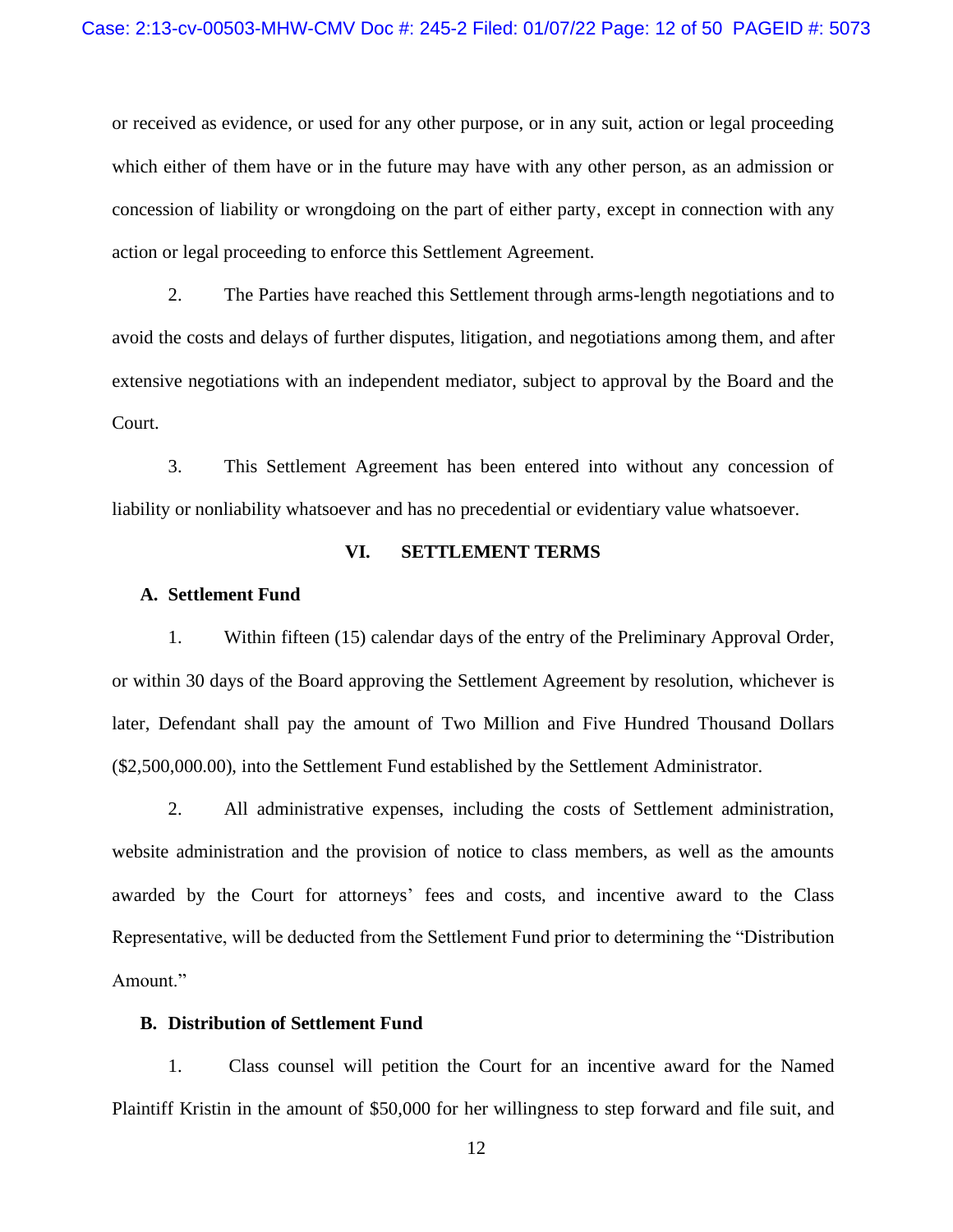otherwise commit time and effort as a Class Representative, including providing deposition testimony and other crucial information to support the prosecution of the litigation. This amount was determined to be appropriate only after an agreement had been reached on the award to the Class Members and other terms of this Agreement. In the event the incentive award is not finally approved by the Court, the rest of this Agreement shall remain in full force and effect subject to the approval of the Court. Named Plaintiff will not receive any payments other than the incentive award should such a payment be approved by the Court and exceed her expected settlement payment.

2. This Settlement Agreement was arrived at after extensive arm's length negotiations conducted in good faith by counsel for the Parties. The Parties did not discuss or negotiate attorneys' fees until after relief had been fashioned for the Class. Class Counsel will petition the Court for an award of attorneys' fees equating to  $33^{1/3}\%$  (one-third) of the entire Settlement Fund, or \$833,333.33. Class Counsel will also petition the Court for an award of costs and expenses, which were reasonably incurred in the prosecution of this litigation.

3. Defendant shall not oppose Class Counsel's application for said award of fees and costs, nor will it oppose any appeal filed by Class Counsel relative to their application for an award of attorneys' fees. The Parties acknowledge that Class Counsel spent a significant amount of time litigating this matter and would be entitled to fees should they file an application as representatives of a prevailing party under 42 U.S.C. § 1988 or Fed. R. Civ. Proc. Rule 23. In the event the attorneys' fees and costs are not finally approved by the Court, the rest of this Agreement shall remain in full force and effect subject to the approval of the Court.

4. The remaining portion of the Settlement Fund will be distributed to Settlement Class Members on a *pro rata* basis. No Settlement Class Member shall be entitled to more than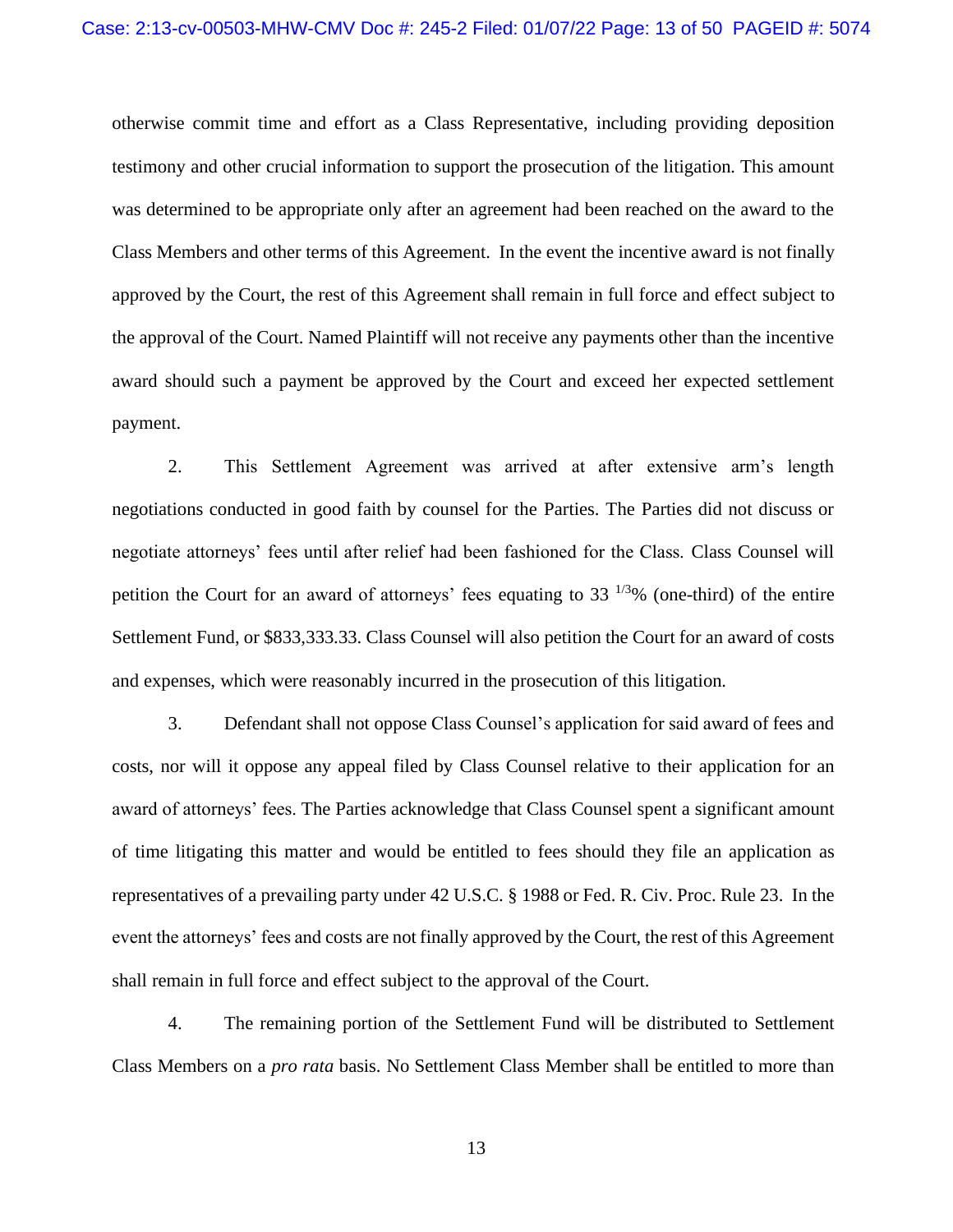his or her individual share of the Settlement Fund. Defendant will not unreasonably withhold consent to the plan of distribution developed by Class Counsel.

5. Either the Settlement Administrator or Class Counsel will provide Defendant the most up-to-date class list that was used to provide notice to the certified class. Defendant will then provide Class Counsel with a revised Class List on or before the date of preliminary approval reflecting any new contact information for Class Members in the possession of the Franklin County Sheriff's Office.

6. All payments to be made under this Settlement, including to Settlement Class Members, the Named Plaintiff, and Class Counsel will be made within twenty-one (21) days of the Effective Date. Each mailed check shall become void one-hundred eighty (180) days after issuance. Any funds from uncashed checks will be held by the Claims Administrator for an additional ninety (90) days during which time additional efforts will be made to reach any Settlement Class Members who have not cashed their checks. If any funds remain at the conclusion of this 90-day period, they will be redistributed via a supplemental pro rata payment to identified Settlement Class Members. No funds will revert to the Defendant.

7. Any funds payable to Settlement Class Members who are deceased will be paid to their Estate and/or legal beneficiaries, pursuant to the terms of Ohio law.

## **C. Injunctive Relief**

1. Upon the Effective Date, Defendant will enact a policy forbidding photographing the tattoos of misdemeanor detainees as asserted in this Lawsuit absent extraordinary circumstances, and will train its employees about the new policy in due course. Extraordinary circumstances include developments in the law with respect to misdemeanor detainees.

2. Upon the Effective Date, all photographs of the tattoos of class members will be sealed by Court Order. If necessary, and, upon notice to Plaintiff, Defendant shall petition the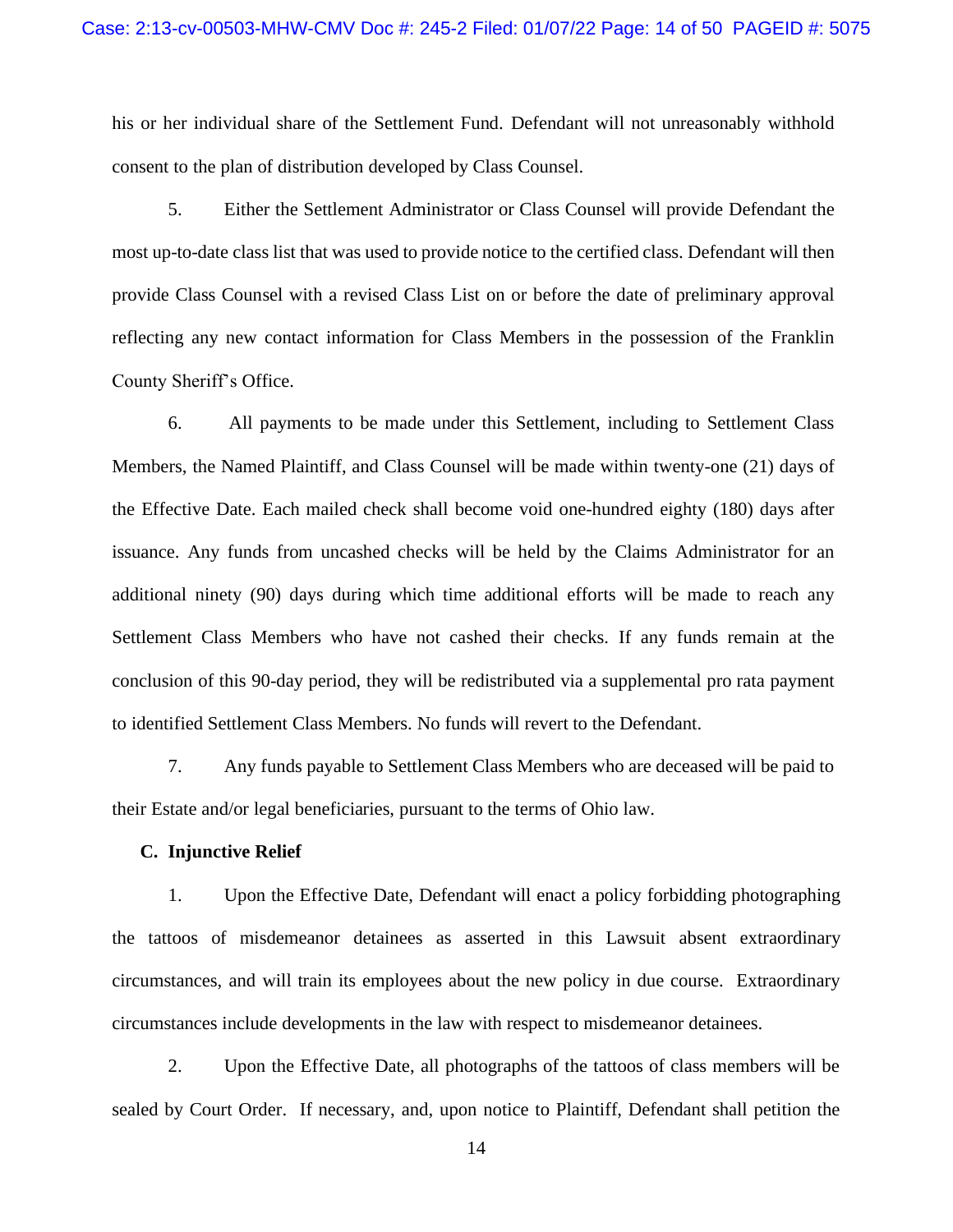Court for access to the photographs. Plaintiff will not unreasonably withhold consent to Defendant's request. The County will destroy these photographs within five years after the date of the Settlement Agreement.

## **VII. NOTIFICATION TO CLASS MEMBERS**

#### **A. Responsibilities of the Settlement Administrator**

1. The Settlement Administrator shall implement and administer the Notice. The Settlement Administrator shall be responsible for, without limitation: (i) mailing the Class Notices; (ii) responding to requests for a copy of the Class Notice; (iii) otherwise administering the Notice Program, (iv) distributing payments to the Settlement Class Members including any associated tax reporting, return and filing requirements, (v) and performing such additional duties as the Parties may mutually direct. The Notice Program shall comply with all requirements of applicable law. The Settlement Administrator will maintain an appropriate insurance policy to protect against any violation of its fiduciary duty to the Court, the Settlement Class, Defendant or Class Counsel.

2. The Settlement Website will provide information about the Settlement to the Settlement Class, including notice and claims documents, court documents, and a copy of the Settlement Agreement.

## **B. Notice**

1. Notice will be provided to the Settlement Class by direct mailing and emailing of Class Notice to all individuals at their last known or readily ascertainable addresses. The published notice and mailed notice will be provided in English, and will provide instruction that a Spanish copy of either notice will be provided upon request. Additional notice will be provided to the Settlement Class by way of posting of the Class Notice in the Jackson Pike facility. The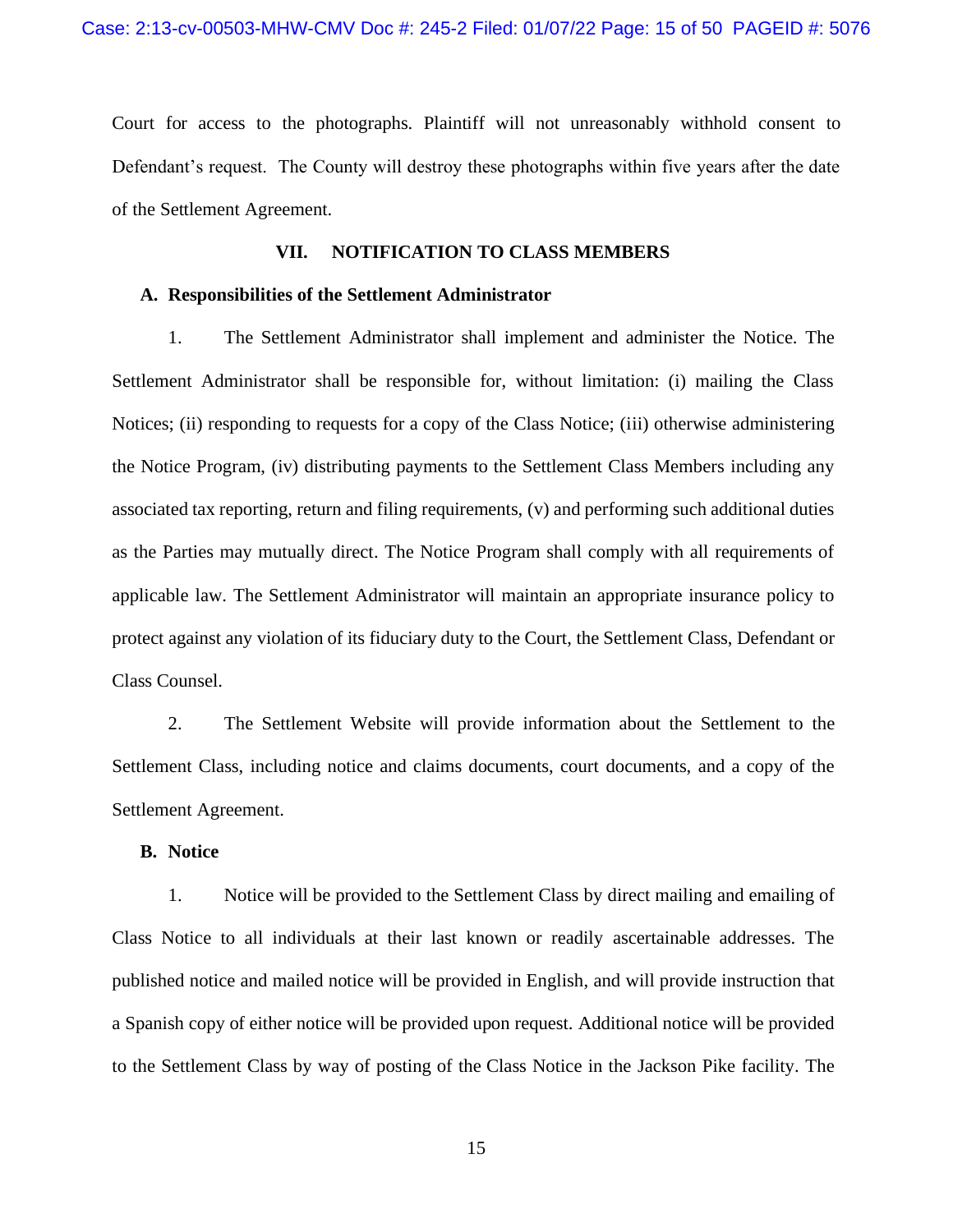## Case: 2:13-cv-00503-MHW-CMV Doc #: 245-2 Filed: 01/07/22 Page: 16 of 50 PAGEID #: 5077

Notice will be posted within one week of the Preliminary Approval Order and will remain posted through entry of the Final Judgment.

2. The Settlement Administrator shall also provide a copy of the Class Notice to anyone who requests notice through written communication to the Settlement Administrator, or through a toll-free telephone number to be established by the Settlement Administrator. Class Counsel will also provide downloadable copies of notices, court decisions and other information to the Settlement Class through a dedicated internet website, www.jacksonpikesettlement.com.

3. Defendant will cooperate in the Notice Program by providing Class Counsel and/or the Settlement Administrator with information necessary to effect notice to the Settlement Class, including providing to Class Counsel and/or the Settlement Administrator information sufficient to determine all last known addresses; and, if available, telephone numbers and email addresses; and Social Security numbers for all Class Members.

4. If, after the initial mailing, any Class Notices are returned as undeliverable, the Settlement Administrator will attempt to locate the relevant Settlement Class Members by way of a national locator database or service and, if another address is found, re-mail the Notice to that new address. If any notices continue to be undeliverable after address locator efforts are exhausted, Class Counsel and/or the Settlement Administrator will direct a private investigator to track down addresses for any such Class Members. Any private investigators' fees will be deducted from the Settlement Fund. The Settlement Administrator and Class Counsel will also work to identify class members on social media for purpose of providing them with notice.

5. The Settlement Administrator shall provide a declaration to the Court, with a copy to Class Counsel and Defendant's Counsel, attesting to the measures undertaken to provide Notice of the Settlement.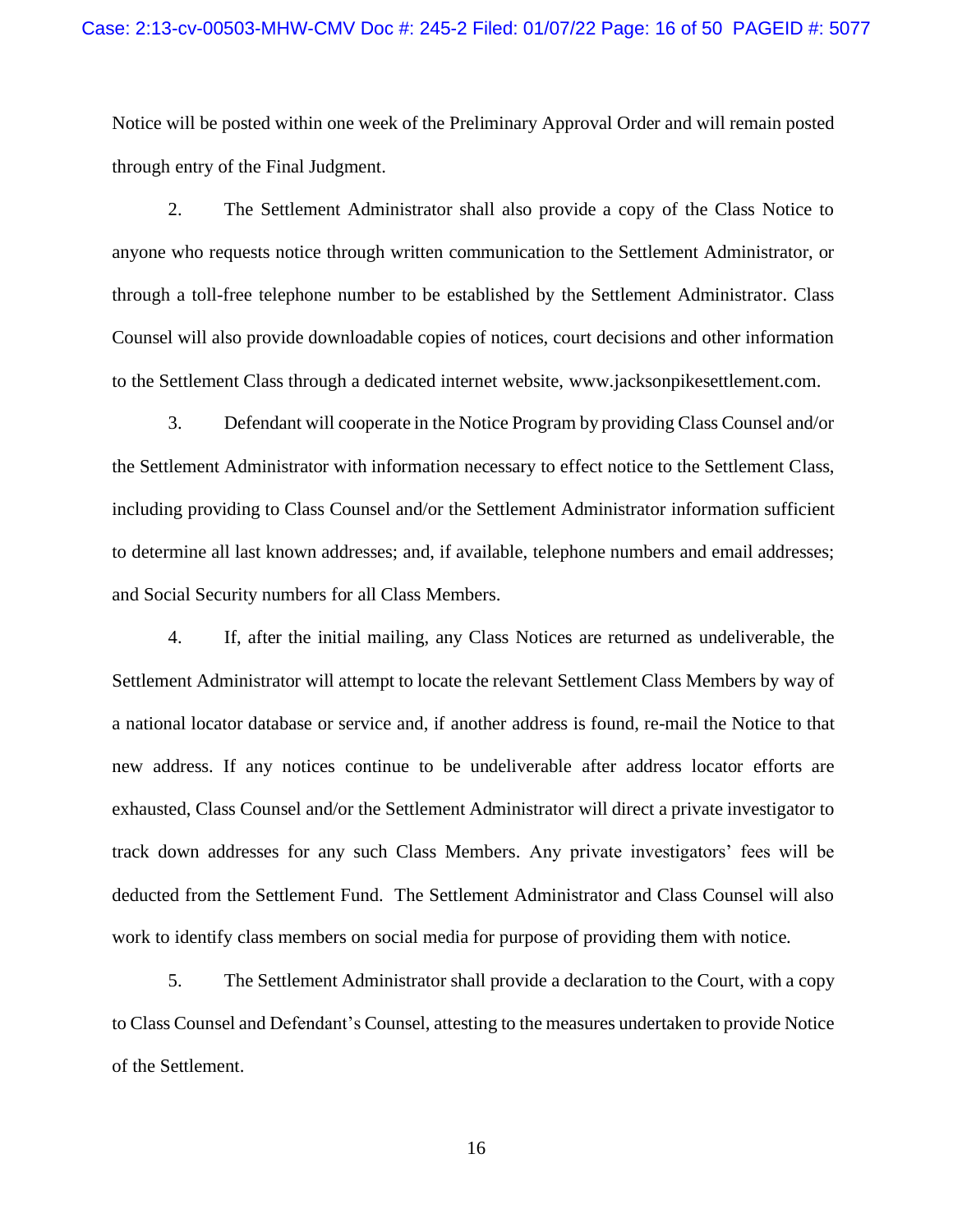6. The Settlement Administrator (and any person retained by the Settlement Administrator) shall sign a confidentiality agreement in a form agreed to by the Parties, which shall provide that the names, addresses and other information about specific Settlement Class Members and/or specific Settlement Class Members that is provided to it by Defendant, Class Counsel, or by individual Settlement Class Members, shall be treated as confidential and shall be used only by the Settlement Administrator as required by this Settlement Agreement.

7. Class Counsel and/or the Settlement Administrator will employ an interpreter on a per diem basis to assist Settlement Class Members whose primary language is Spanish in filing claims under the Settlement. Any costs of this interpreter will be paid out of the Settlement Fund.

## **VIII. REQUESTS FOR EXCLUSION BY THE SETTLEMENT CLASS**

1. Any person in the Settlement Class may make a Request for Exclusion by mailing or delivering such request in writing to the Settlement Administrator. Any Request for Exclusion must be postmarked or delivered not later than the Opt-Out Deadline. Any Request for Exclusion shall state the name, address and telephone number of the person requesting exclusion and contain a clear statement communicating that such person elects to be excluded from the Settlement, does not wish to be a Settlement Class Member and elects to be excluded from any judgment entered pursuant to the Settlement.

2. Any person in the Settlement Class who submits a timely Request for Exclusion may not file an objection to the Settlement and shall be deemed to have waived any rights or benefits under this Settlement Agreement.

3. Not later than three (3) business days after the Opt-out deadline for submission of Requests for Exclusion, the Settlement Administrator shall provide an Opt-Out List to Class Counsel and to Defendant's Counsel together with copies of each Request for Exclusion. Class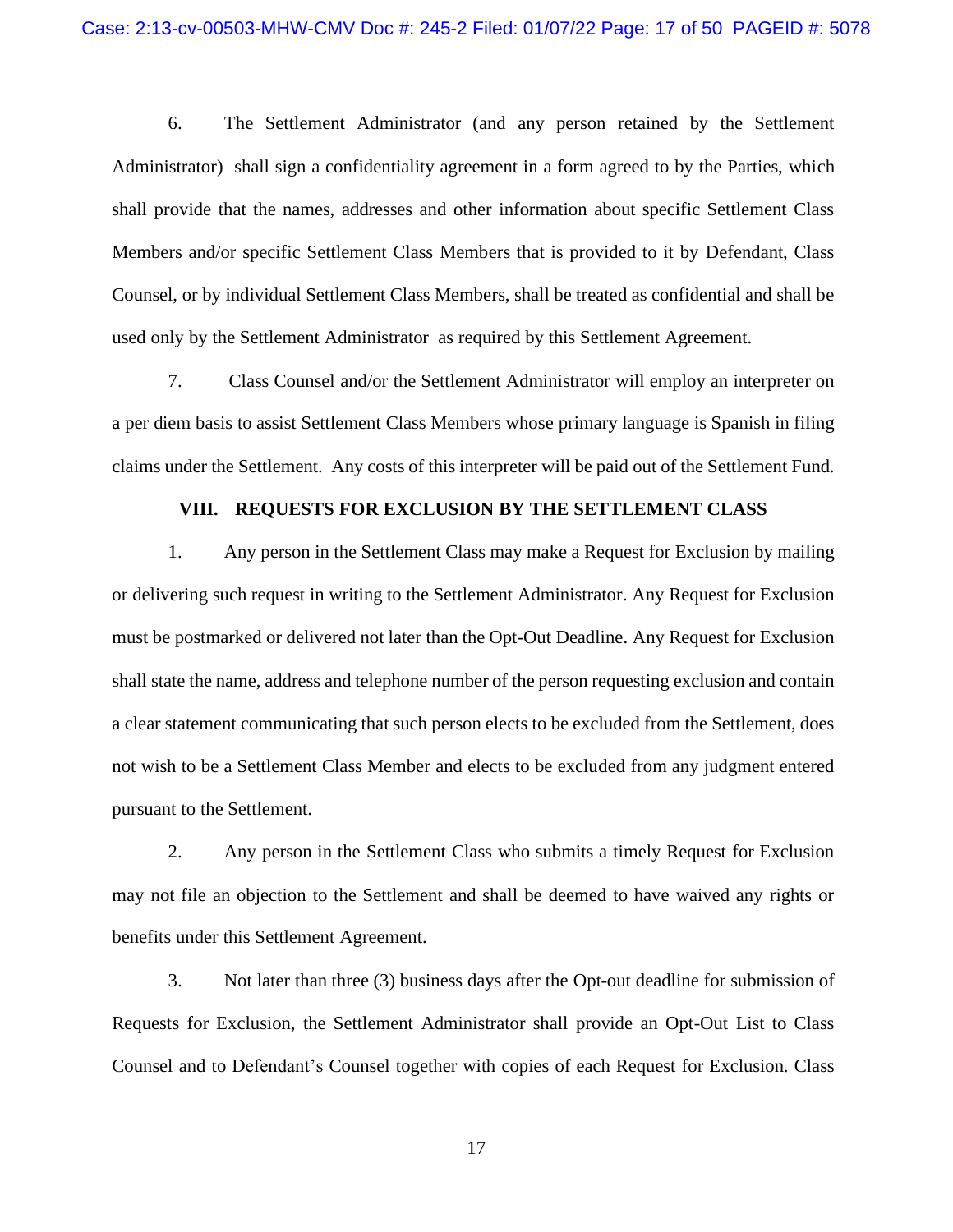Counsel and Defendant's Counsel shall jointly report the names appearing on the Opt-Out List to the Court at the time of the Final Approval Hearing.

4. Class Counsel agrees that they will not represent any individuals who opt out from the Settlement in asserting claims against the Defendant that are the subject of this Settlement Agreement.

## **IX. OBJECTIONS BY SETTLEMENT CLASS MEMBERS**

1. Any Settlement Class Member who wishes to be heard orally at the Final Approval Hearing, or who wishes for any objection to be considered, must file a written notice of objection by the Objection Date. Such objection shall state the name, address and telephone number of the person and provide proof of that the person is a Settlement Class Member, as well as a detailed statement of each objection asserted, including the grounds for objection and reasons for appearing and being heard, together with any documents such person wishes to be considered in support of the objection.

2. The agreed-upon procedures and requirements for filing objections in connection with the Final Approval Hearing are intended to ensure the efficient administration of justice and the orderly presentation of any Settlement Class Members' objections to the Settlement Agreement, in accordance with such Settlement Class Members' due process rights. The Preliminary Approval Order and Class Notice will require all Settlement Class Members who have any objections to file such notice of objection or request to be heard with the Clerk of the Court, and serve by mail or hand delivery such notice of objection or request to be heard, including all papers or evidence in support thereof, upon one of the Class Counsel and Defendant's Counsel, at the addresses set forth in the Class Notice, no later than the Objection Date. The Preliminary Approval Order will further provide that objectors who fail to properly or timely file their objections with the Clerk of the Court, along with the required information and documentation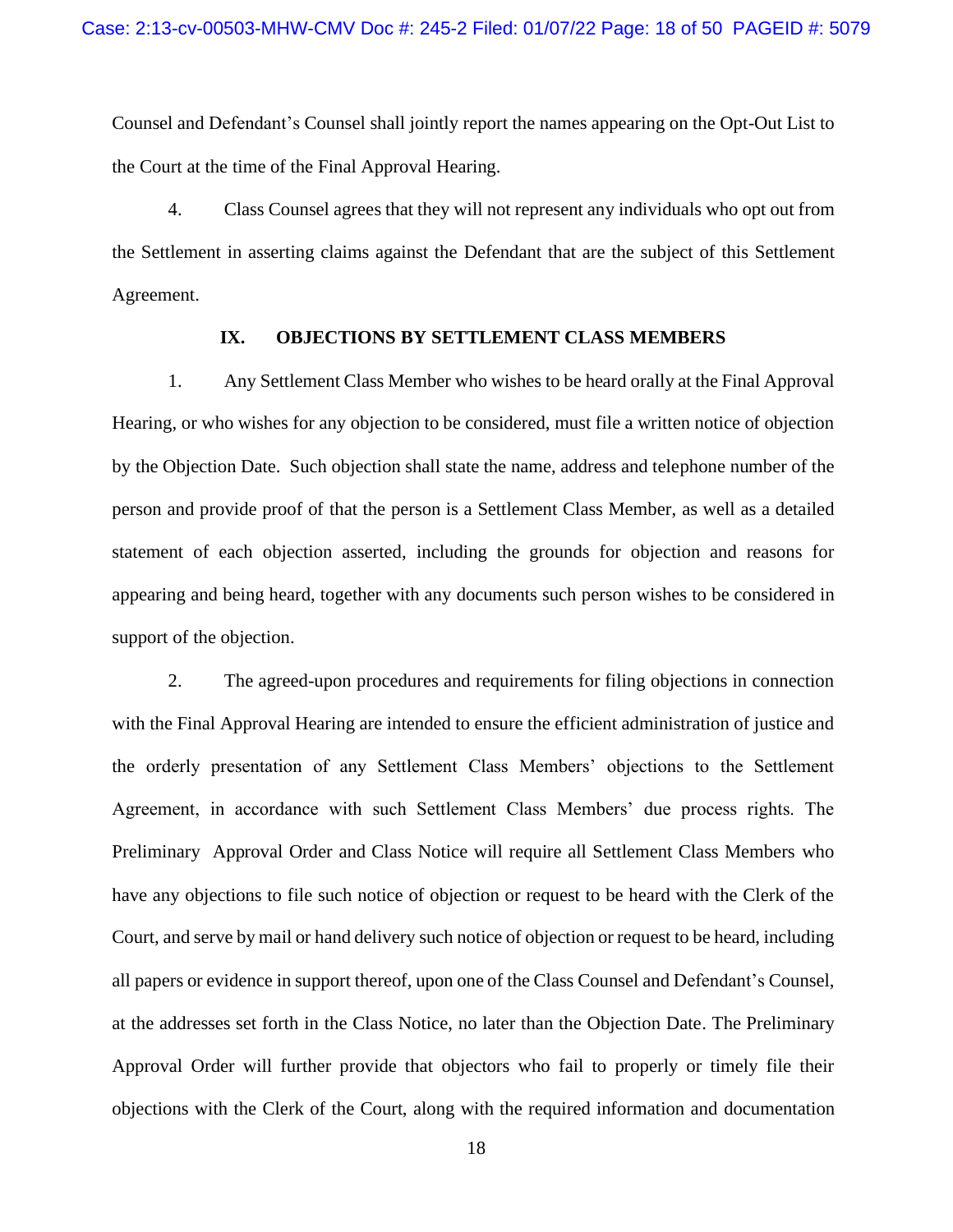set forth above, or to serve them as provided above, shall not be heard during the Final Approval Hearing, nor shall their objections be considered by the Court.

3. In accordance with law, only Settlement Class Members who have objected to the Settlement pursuant to the terms immediately above may appeal any Final Judgment. The proposed Final Judgment shall provide that any Settlement Class Member who wishes to appeal the Final Judgment, which appeal will delay the distribution of the Settlement to Settlement Class Members, shall post a bond with this Court in an amount to be determined by the Court as a condition of prosecuting such appeal.

## **X. RELEASE, DISMISSAL OF ACTION, AND JURISDICTION OF COURT**

1. By this Settlement Agreement and specifically as provided in this section, Defendant, and all of its respective affiliates, predecessors, successors and assigns, officers, agents, representatives, attorneys, insurers and employees (the "Released Parties") are released from any and all claims or causes of action that were, could have been, or should have been asserted by the Named Plaintiff and/or any Settlement Class Member, whether known or unknown ("Released Claims"), against the Released Parties, based upon or related to the actions or omissions that are the subject of Plaintiff's Complaint and/or this Settlement Agreement.

2. When the Settlement Agreement is final, as of the Effective Date, all Settlement Class Members, including the Named Plaintiff, waive all rights to any and all claims relating to damages or reimbursement of any kind for the Released Claims. This waiver and release shall include a full release and waiver of any unknown rights regarding the Released Claims that may exist as of the Effective Date.

3. As of the Effective Date, the Settlement Class Members, including the Named Plaintiff, hereby waive any and all rights to pursue, initiate, prosecute, or commence any action or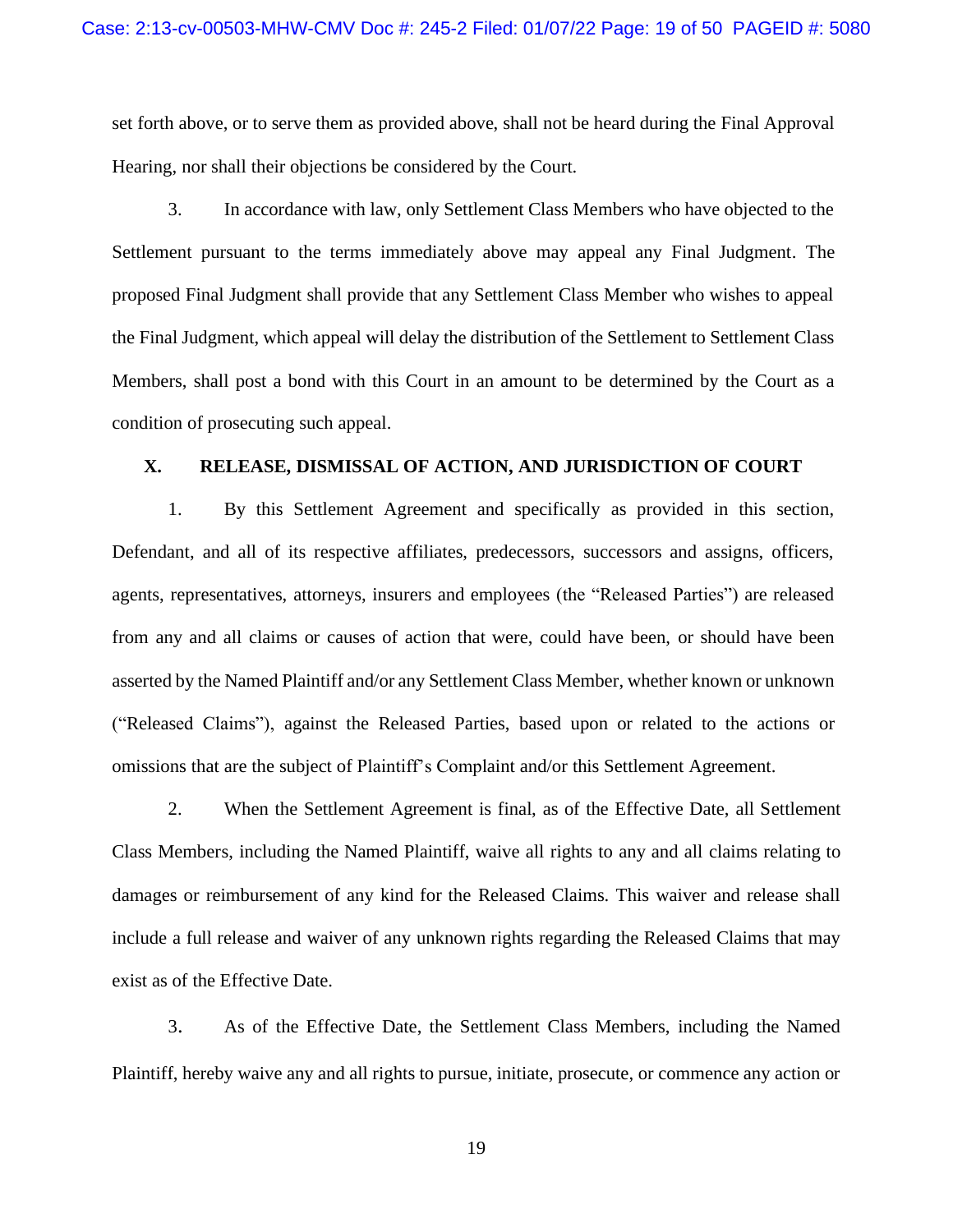proceeding before any court, administrative agency or other tribunal, or to file any complaint regarding any acts or omissions by the Released Persons with respect to the Released Claims.

4. Each Settlement Class Member shall be deemed to have submitted to the jurisdiction of the Court. This Settlement Agreement is subject to and conditioned on a Final Approval Hearing conducted by the Court and entry of a Final Order of Approval of Settlement by the Court, providing the specified relief as set forth below, which relief shall be pursuant to the terms and conditions of this Settlement Agreement and the Parties' performance of their continuing rights and obligations hereunder.

5. The Final Order of Approval of Settlement shall be deemed final on the Effective

Date as defined previously. Such Final Order of Approval of Settlement shall:

- a. Dismiss with prejudice all claims in the action as to the Released Parties, including all claims for monetary damages, declaratory relief, and injunctive relief, each side to bear its own costs and fees except as otherwise provided for in this Settlement Agreement;
- b. Order that all Settlement Class Members are enjoined from asserting against any Released Parties any and all claims that any Settlement Class Member had, has or may have in the future arising out of or based on the Released Claims;
- c. Release all Released Parties from the claims that any Settlement Class Members has, had or may have in the future against such Released Parties arising out of or based on the Released Claims;
- d. Determine that this Settlement Agreement is entered into in good faith, is reasonable, fair and adequate, and in the best interest of the Class; and
- e. Reserve the Court's continuing and exclusive jurisdiction over the Parties to this Settlement Agreement, including Defendant and Settlement Class Members, to administer, supervise, construe and enforce the Settlement Agreement in accordance with its terms for the mutual benefit of all Parties.
- 6. The Parties will take all necessary and appropriate steps to obtain Preliminary and

Final approvals of the Settlement Agreement, and dismissal of the action with prejudice, with all

Parties bearing their own fees and costs unless otherwise set forth in this Settlement Agreement.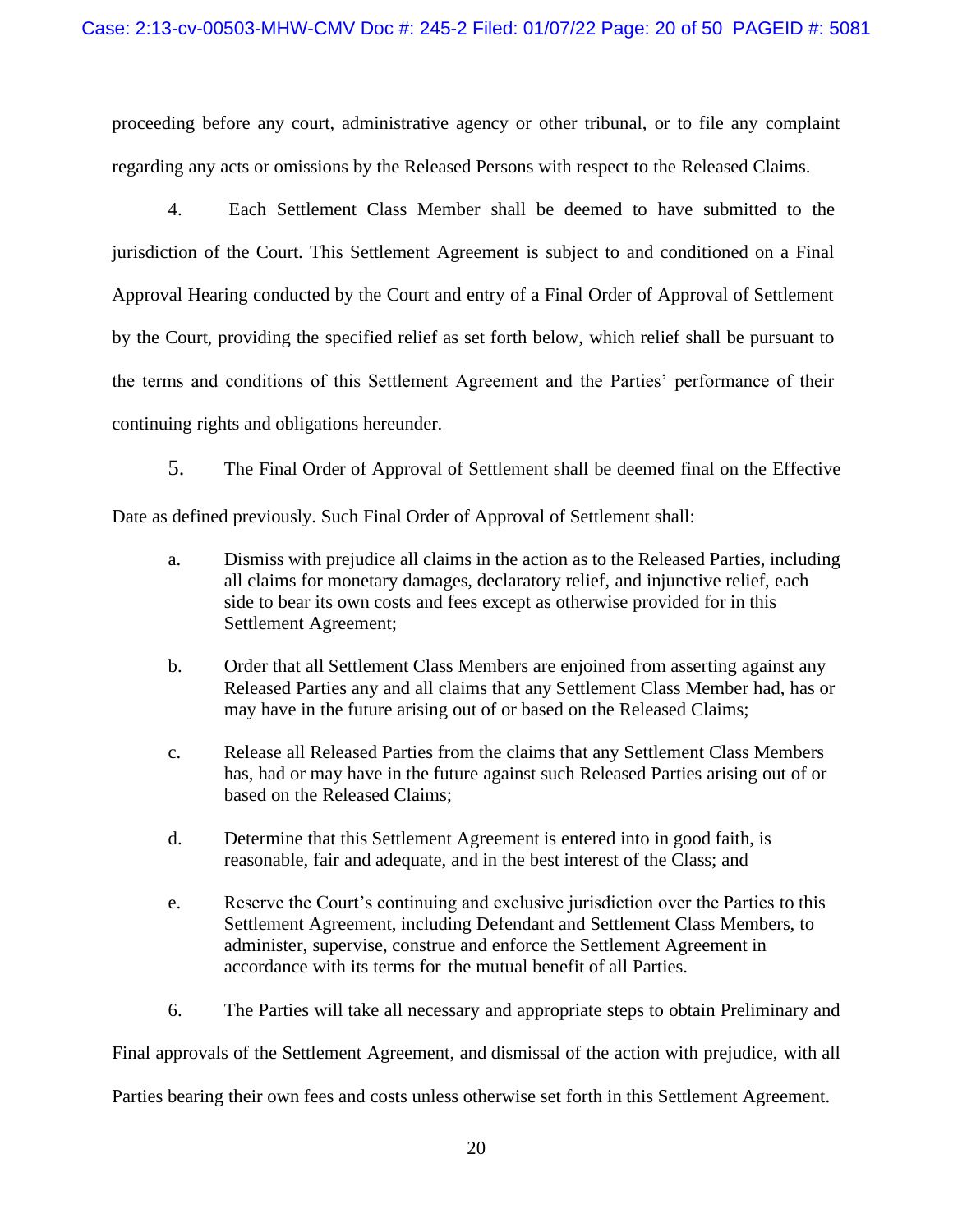7. This Settlement Agreement does not affect the rights, if any, of a person in the Settlement Class who timely and properly excludes herself from the Settlement; such person shall be deemed to have submitted to the jurisdiction of the Court with respect to those rights, if any.

8. The administration and consummation of the Settlement as embodied in this Settlement Agreement shall be under the authority of the Court. The Court shall retain jurisdiction to protect, preserve, and implement the Settlement Agreement, including, but not limited to, the Release. The Court expressly retains jurisdiction in order to enter such further orders as may be necessary or appropriate in administering and implementing the terms and provisions of the Settlement Agreement, including, but not limited to, orders enjoining Settlement Class Members from prosecuting claims that are released pursuant to the Settlement Agreement.

9. Upon the Effective Date: (i) the Settlement Agreement shall be the exclusive remedy for any and all Released Claims of Settlement Class Members; (ii) the Released Parties shall not be subject to liability or expense of any kind to any Settlement Class Members or their successors, predecessors or assigns except as set forth herein; and (iii) Settlement Class Members and their successors, predecessors and assigns shall not initiate, assert, or prosecute any and all Released Claims against any Released Parties in any federal or state court in the United States or any other tribunal.

10. Except as otherwise provided under the terms of this Settlement Agreement, the Parties enter into this agreement solely for the purposes of this Settlement and implementation of the Settlement. If the Settlement fails to be approved or otherwise fails consummation, then this Settlement Agreement is hereby withdrawn.

## **XI. REPRESENTATIONS, WARRANTIES, AND COVENANTS**

1. Class Counsel, who are signatories hereof, represent and warrant that they have the authority, on behalf of Plaintiffs, to execute, deliver, and perform this Settlement Agreement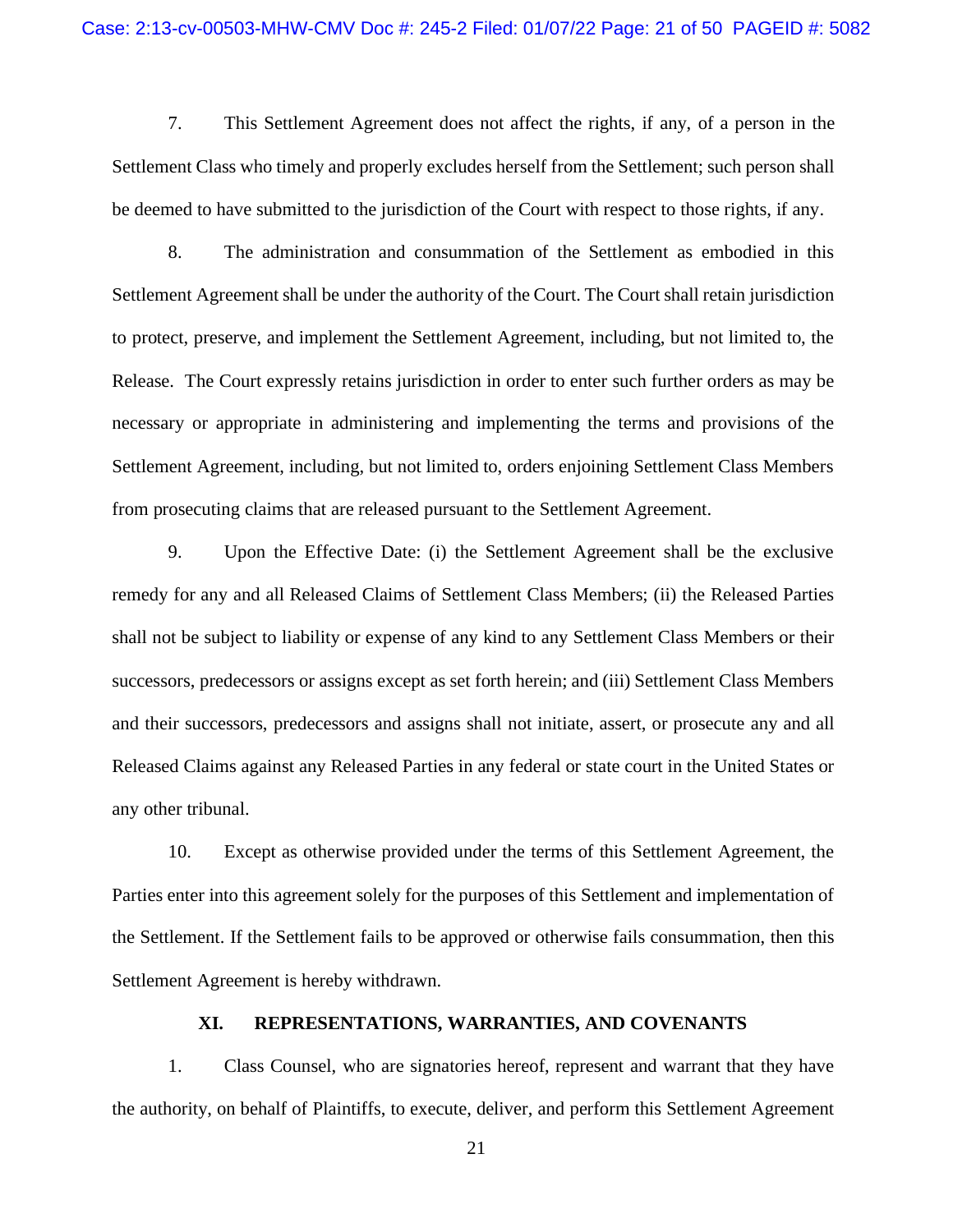and to consummate all of the transactions contemplated hereby. This Settlement Agreement has been duly and validly executed and delivered by Class Counsel and Plaintiffs and constitutes their legal, valid, and binding obligation.

2. Defendant, through its undersigned attorneys, represent and warrant that it has the authority to execute, deliver, and perform this Settlement Agreement and to consummate the transactions contemplated hereby.

3. The Parties agree that the Settlement Agreement must be approved by adoption of a resolution of the Franklin County Board of Commissioners before it constitutes a legal, valid, and binding obligation.

## **XII. MISCELLANEOUS PROVISIONS**

1. This Settlement Agreement, and the exhibits and related documents hereto, as well as any payment of moneys, or any other action taken, by the Defendant pursuant to any provision of this Settlement Agreement are not, and shall not at any time be construed or deemed to be, or to evidence, any admission against or concession by Defendant with respect to any wrongdoing, fault, or omission of any kind whatsoever, regardless of whether this Settlement Agreement results in entry of a Final Judgment as contemplated herein. Defendant and each and every one of them deny any liability to Plaintiff and to all Class Members. This provision shall survive the expiration or voiding of this Settlement Agreement.

2. This Settlement Agreement is entered into only for purposes of Settlement. In the event that the Effective Date does not occur for any reason or the Final Judgment is not entered, then this Settlement Agreement, including any Releases or dismissals hereunder, is canceled. In the event this Settlement Agreement is cancelled or deemed cancelled, no term or condition of this Settlement Agreement, or any draft thereof, or of the discussion, negotiation, documentation or other part or aspect of the Parties' settlement discussions shall have any effect, nor shall any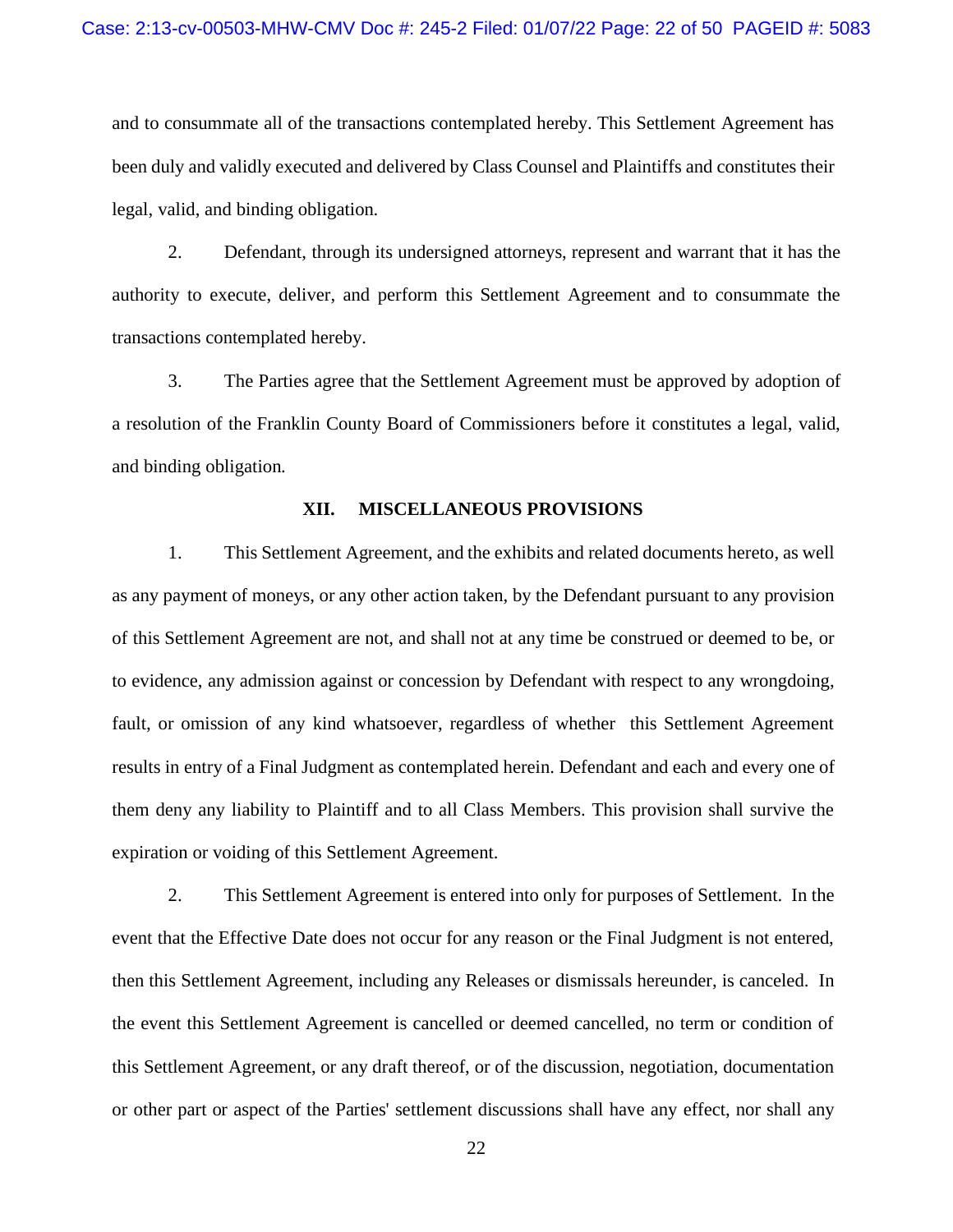such matter be admissible in evidence for any purpose, or used for any purposes whatsoever in the Litigation or in any other litigation, and all Parties shall be restored to their prior rights and positions as if the mediation had never occurred and the Settlement Agreement had not been entered into.

3. Except as otherwise provided in this Settlement Agreement, each Party to this Settlement Agreement shall bear his or its own costs of the Litigation.

4. If any clause, provision, or paragraph of this Settlement Agreement shall, for any reason, be held illegal, invalid, or unenforceable, such illegality, invalidity, or unenforceability shall not affect any other clause, provision, or paragraph of this Settlement Agreement, and this Settlement Agreement shall be construed and enforced as if such illegal, invalid, or unenforceable clause, paragraph, or other provision had not been contained herein.

5. The Parties to this Settlement Agreement reserve the right, by agreement and subject to the Court's approval, to grant any reasonable extensions of time that might be necessary to carry out any of the provisions of this Settlement Agreement.

6. Any liens to be asserted by Defendant against any members of the class who file claims on the settlement will be asserted against that class member individually. No liens will be served by the County on Class Counsel or the Settlement Administrator.

7. The determination of the terms of, and the drafting of, this Settlement Agreement, including its exhibits, has been by mutual agreement after negotiation, with consideration by and participation of all Parties and their counsel. Since this Settlement Agreement was drafted with the participation of all Parties and their counsel, the presumption that ambiguities shall be construed against the drafter does not apply. Each of the Parties was represented by competent and effective counsel throughout the course of Settlement negotiations and in the drafting and execution of this Settlement Agreement, and there was no disparity in bargaining power among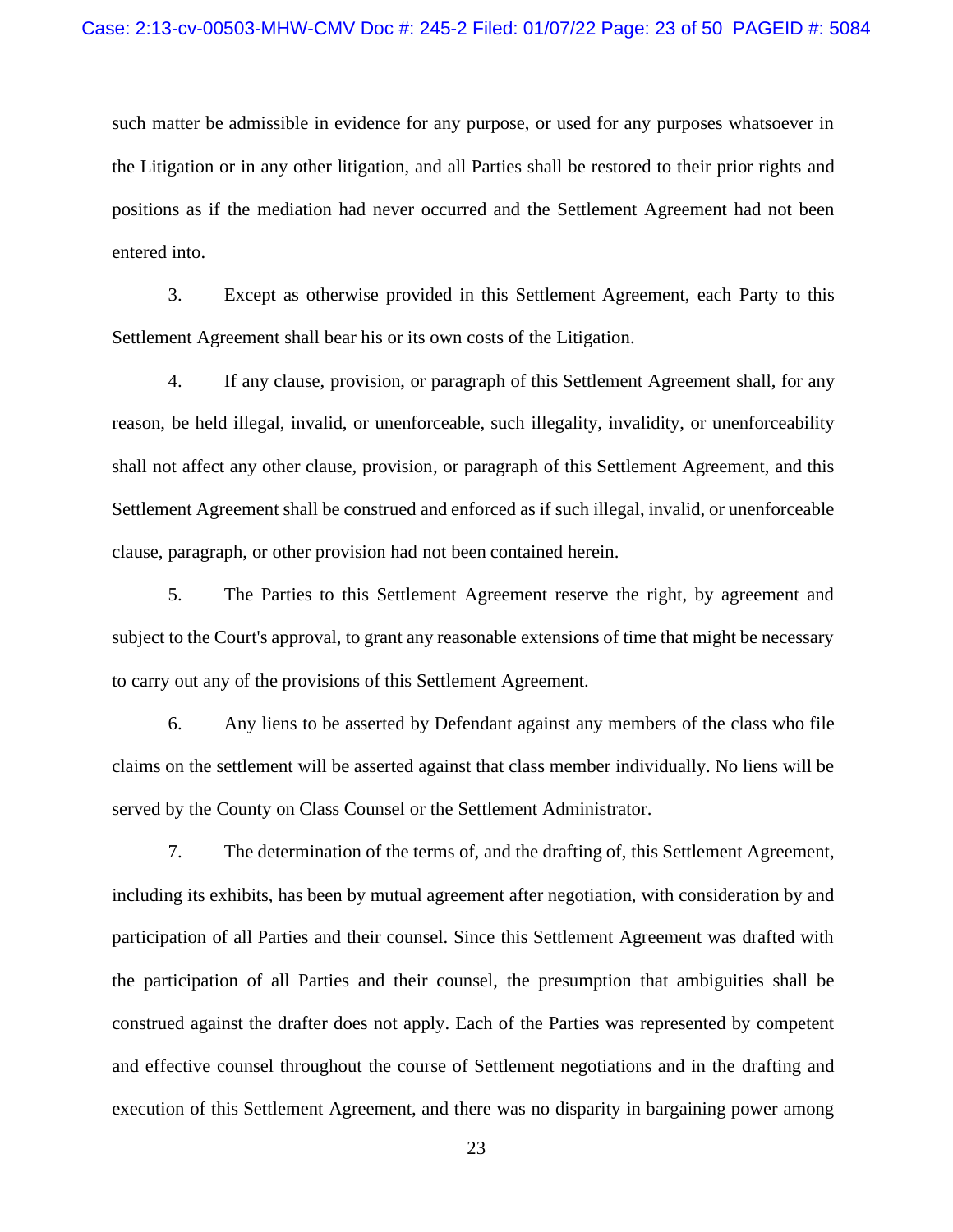the Parties to this Settlement Agreement. In entering into this Settlement Agreement, none of the Parties relied on advice received from any other Party or any other Party's counsel.

8. The Parties agree that any disputes regarding the terms and conditions of this Settlement Agreement shall be submitted to mediator Frank A. Ray, Esquire, who shall attempt to mediate any such dispute. If such dispute cannot be resolved via mediation, the Court shall decide such dispute. The Court's decision shall be final and binding.

9. This Settlement Agreement, together with its exhibits, contains all the terms and conditions agreed upon by the Parties regarding the subject matter of the instant proceeding, and no oral agreement entered into at any time nor any written agreement entered into prior to the execution of this Settlement Agreement shall be deemed to exist, or to bind the Parties, or to vary the terms and conditions contained herein, except as expressly provided herein.

10. This Settlement Agreement supersedes all prior communications regarding the matters contained herein between the Parties or their representatives. This Settlement Agreement is an integrated agreement and contains the entire agreement regarding the matters herein between the Parties, and no representations, warranties or promises have been made or relied on by any party hereto other than as set forth herein. This Settlement Agreement was drafted by counsel for the Parties hereto, and there shall be no presumption or construction against any party.

11. This Settlement Agreement may be signed in counterparts.

IN WITNESS WHEREOF, Plaintiff and Defendant and their respective counsel have executed this Settlement Agreement as of the date(s) indicated on the lines below.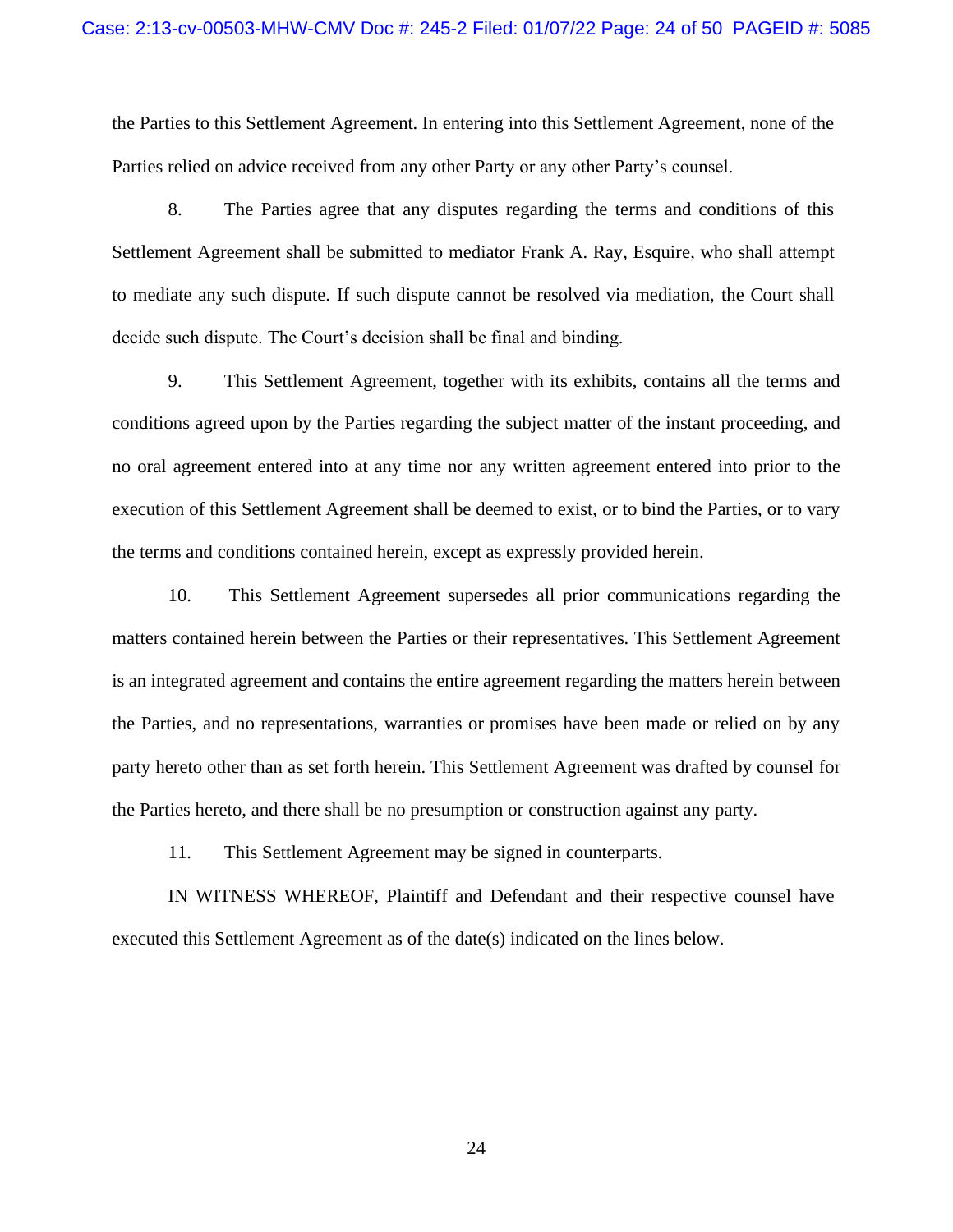### **AGREED AND ACCEPTED:**

**Plaintiff Kristen McDonald** 

Date:

Eliner Robert Keach, III, Ilsquire **Admitted Pro Hac Vice** Law Offices of Elmer Robert Keach, III, PC One Pine West Plaza, Suite 109 Albany, NY 12205 Tel: 518.434.1718 bobkeach@keachlawfirm.com

2621 Date:

Andrew S. Baker (0080193) **Baker Law Group** 107 South High Street Suite 400 Columbus, OH 43215 Tel: (614) 228-1882 Andrew.Baker@bakerlawgroup.net

Date:

he my

Nicholas A. Migliaccio, Esquire Jason S. Rathod, Esquire Migliaccio & Rathod LLP 412 H Street N.E., Suite 302 Washington, D.C. 20002 Tel: (202) 470-3520 nmigliaccio@classlawdc.com

Date: 11/3/2021

#### **AGREED AND ACCEPTED:**

Defendant Franklin County, Ohio

Kenneth

Franklin County

Date:

Dallas Baldwin, Sheriff, Franklin County

Date:  $11 - 23 - 2$ 

G. Gary Tyack Prosecuting Attorney Franklin County, Ohio

Jeanine A. 11(ummer (0030565) Amy L. Hiers (0065028) Jesse W. Armstrong (0089029) John A. Zervas (0043611) Franklin County Prosecutor's Office 373 South High Street 13th Floor Columbus, OH 43215 614-525-3910 jhummer@franklincountyohio.gov ahiers@franklincountyohio.gov jarmstrong@franklincountyohio.gov jzervas@franklincountyohio.gov

 $\iota\iota$  $22$ Date: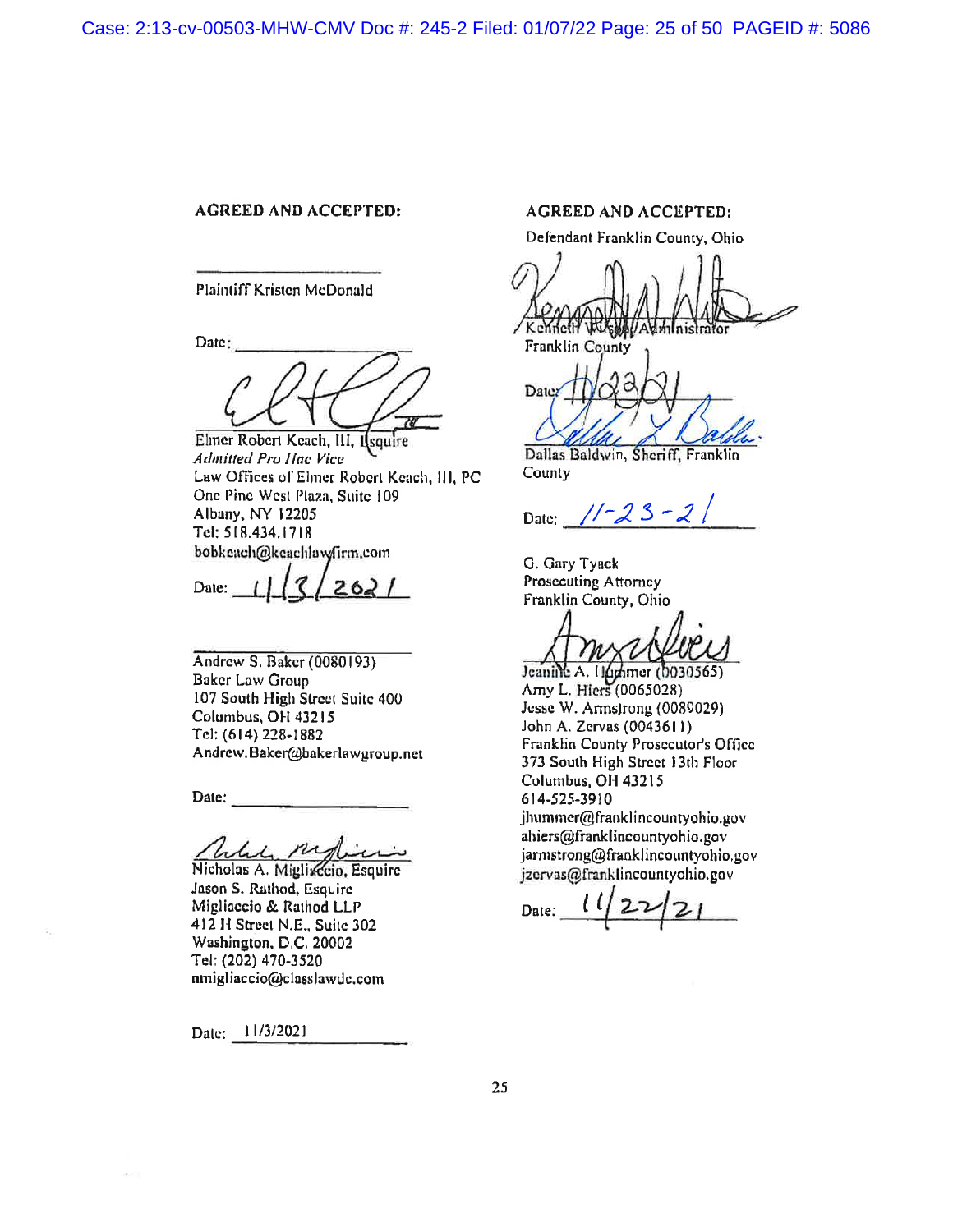Case: 2:13-cv-00503-MHW-CMV Doc #: 245-2 Filed: 01/07/22 Page: 26 of 50 PAGEID #: 5087

# **AGREED AND ACCEPTED:**

KMARL

Plaintiff Kristen McDonald

Date:  $1/03/2$ 

# **AGREED AND ACCEPTED:**

Defendant Franklin County, Ohio

Kenneth Wilson, Administrator Franklin County

Date:

Elmer Robert Keach, III, Esquire Admitted Pro Hac Vice Law Offices of Elmer Robert Keach, III, PC One Pine West Plaza, Suite 109 Albany, NY 12205 Tel: 518.434.1718 bobkeach@keachlawfirm.com

Date:

 $\widehat{\text{Andrew S}}$ . Baker (0080193) Baker Law Group 107 South High Street Suite 400 Columbus, OH 43215 Tel: (614) 228-1882 Andrew.Baker@bakerlawgroup.net

Date:  $1/|05/21|$ 

Nicholas A. Migliaccio, Esquire Jason S. Rathod, Esquire Migliaccio & Rathod LLP 412 H Street N.E., Suite 302 Washington, D.C. 20002 Tel: (202) 470-3520 nmigliaccio@classlawdc.com

Date:

Dallas Baldwin, Sheriff, Franklin County

Date:

G. Gary Tyack Prosecuting Attorney Franklin County, Ohio

Jeanine A. Hummer (0030565) Amy L. Hiers (0065028) Jesse W. Armstrong (0089029) John A. Zervas (0043611) Franklin County Prosecutor's Office 373 South High Street 13th Floor Columbus, OH 43215 614-525-3910 jhummer@franklincountyohio.gov ahiers@franklincountyohio.gov jarmstrong@franklincountyohio.gov jzervas@franklincountyohio.gov

Date: